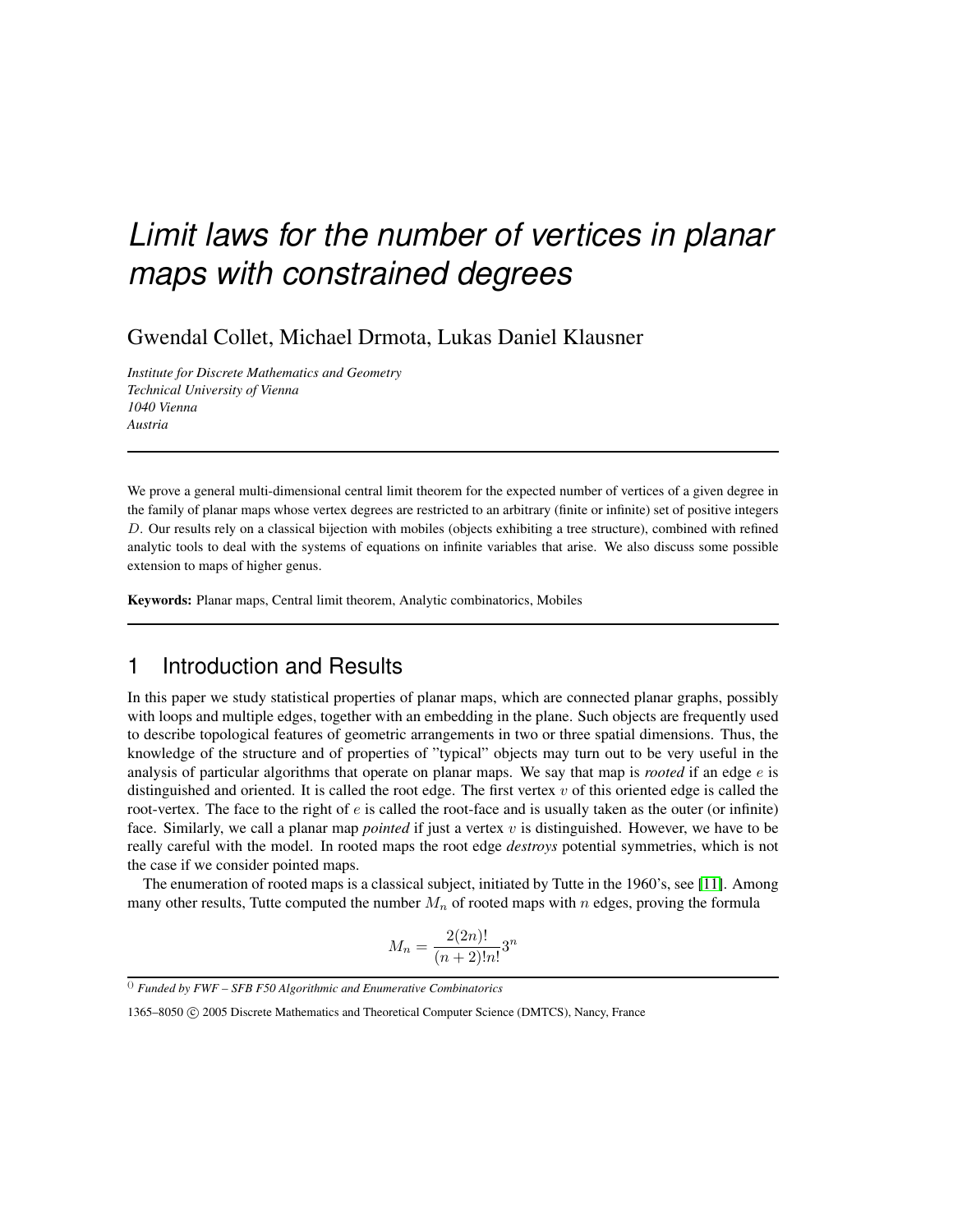which directly provides the asymptotic formula

$$
M_n \sim \frac{2}{\sqrt{\pi}} n^{-5/2} 12^n.
$$

We are mainly interested in planar maps with degree restrictions. Actually, it turns out that this kind of asymptotic expansion is quite universal. Furthermore, there is always a (very general) central limit theorem for the number of vertices of given degree.

<span id="page-1-0"></span>**Theorem 1.** *Suppose that* D *is an arbitrary set of positive integers but not a subset of*  $\{1,2\}$ *, let*  $M_D$  *be the class of planar rooted maps with the property that all vertex degrees are in* D *and let*  $M_{D,n}$  *denote the number of maps in*  $M_D$  *with* n *edges. Furthermore, if* D *contains only even numbers, then set*  $d = \gcd\{i : 2i \in D\}$ ; set  $d = 1$  otherwise.

*Then there exist positive constants*  $c_D$  *and*  $\rho_D$  *with* 

<span id="page-1-1"></span>
$$
M_{D,n} \sim c_D n^{-5/2} \rho_D^{-n}, \qquad n \equiv 0 \bmod d. \tag{1}
$$

*Furthermore, let*  $X_n^{(d)}$  denote the random variable counting vertices of degree  $d \in D$ ) in maps in  $\mathcal{M}_D$ . *Then*  $\mathbb{E}(X_n^{(d)}) \sim \mu_d n$  *for some constant*  $\mu_d > 0$  *and for*  $n \equiv 0 \bmod d$ *, and the (possibly infinite) random*  $\text{vector } \mathbf{X}_n = (X_n^{(d)})_{d \in D}$   $(n \equiv 0 \bmod d)$  satisfies a central limit theorem, that is,

<span id="page-1-2"></span>
$$
\frac{1}{\sqrt{n}}\left(\mathbf{X}_n - \mathbb{E}(\mathbf{X}_n)\right), \qquad n \equiv 0 \bmod{d},\tag{2}
$$

converges weakly to a centered Gaussian random variable  $\mathbf Z$  (in  $\ell^2$ ).

Note that maps where all vertex degrees are 1 or 2 are very easy to characterize and are not really of interest, and that actually, their asymptotic properties are different from the general case. It is therefore natural to assume that D is not a subset of  $\{1, 2\}$ .

Since we can equivalently consider dual maps, this kind of problem is the same as considering planar maps with restrictions on the face valencies. This means that the same results hold if we replace *vertex degree* by *face valency*. For example, if we assume that all face valencies equal 4, then we just consider planar quadrangulations (which have also been studied by Tutte [\[11\]](#page-14-0)). In fact, our proofs will refer just to face valencies.

Theorem [1](#page-1-0) goes far beyond known results. Only in the Eulerian case where all vertex degrees are even there are some general results. First, the asymptotic expansion [\(1\)](#page-1-1) is known for Eulerian maps by Bender and Canfield [\[2\]](#page-13-0). Furthermore, a central limit theorem of the form [\(2\)](#page-1-2) is known for all Eulerian maps (withouth degree restrictions) [\[9\]](#page-14-1). However, in the non-Eulerian case there are almost no results of this kind; there is only a one-dimensional central limit theorem for  $X_n^{(d)}$  for all planar maps [\[10\]](#page-14-2).

Section [2](#page-2-0) introduces planar mobiles which, being in bijection with pointed planar maps, will reduce our analysis to simpler objects with a tree structure. Their asymptotic behaviour is derived in Section [3,](#page-4-0) first for the simpler case of bipartite maps (i.e., when  $D$  contains only even integers), then for families of maps without constraints on D. Section [4](#page-7-0) is devoted to the proof of the central limit theorem using analytic tools from [\[8,](#page-14-3) [9\]](#page-14-1). Finally, in Section [5](#page-8-0) we discuss the combinatorics of maps on orientable surface of higher genus. The expressions we obtain are much more involved than in the planar case, but it is expected to lead to similar analytic results.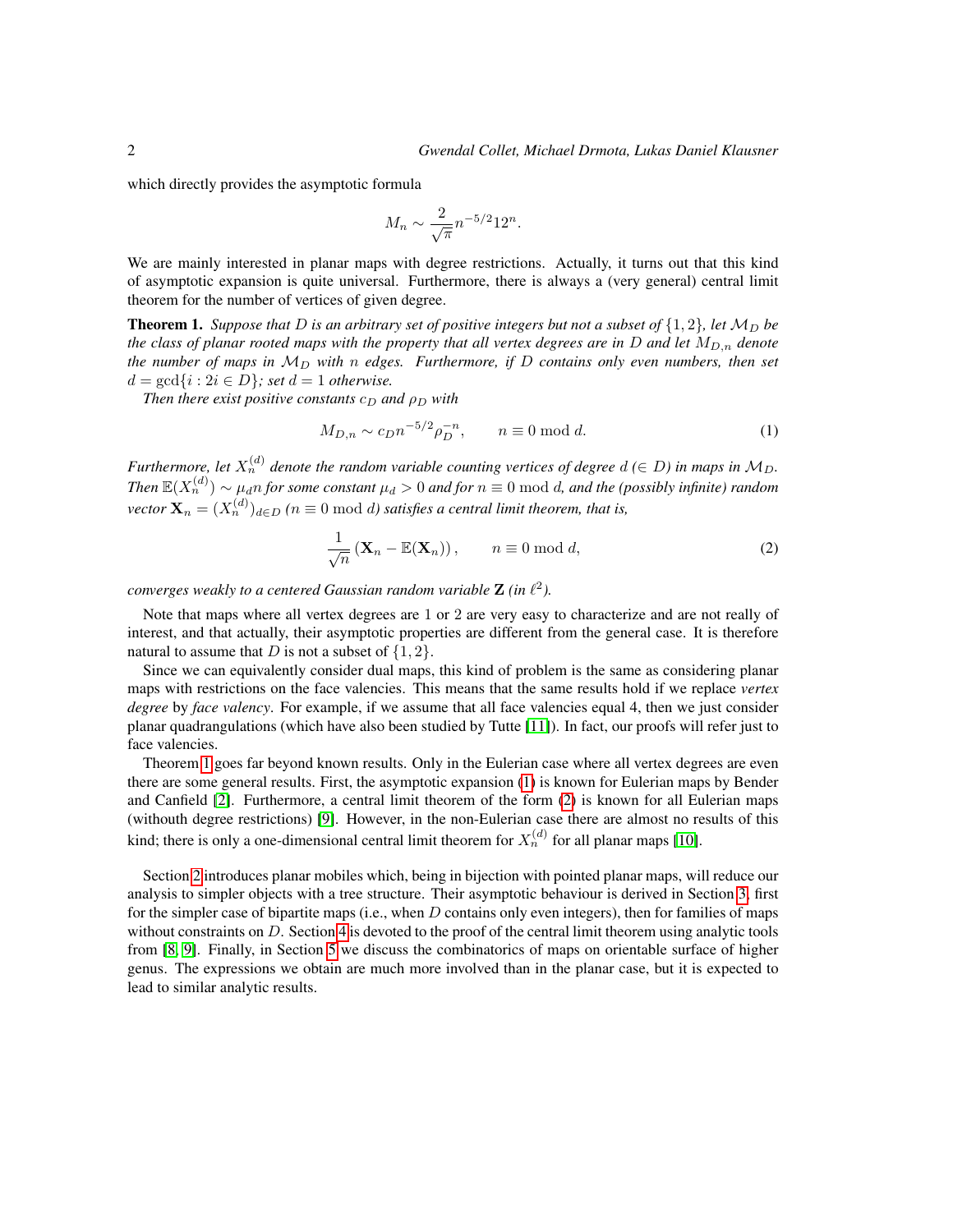### <span id="page-2-0"></span>2 Mobiles

Instead of investigating planar maps themselves, we will follow the principle presented in [\[5\]](#page-13-1), whereby pointed planar maps are bijectively related to a certain class of trees called mobiles. (Their version of mobiles differ from the definition originally given in [\[3\]](#page-13-2); the equivalence of the two definitions is not shown explicitly in [\[5\]](#page-13-1), but [\[7\]](#page-14-4) gives a straightforward proof.)

<span id="page-2-5"></span>**Definition 1.** A *mobile* is a planar tree – that is, a map with a single face – such that there are two kinds of vertices (black and white), edges only occur as black–black edges or black–white edges, and black vertices additionally have so-called "legs" attached to them (which are not considered edges), whose number equals the number of white neighbor vertices.

A *bipartite mobile* is a mobile without black–black edges.

The *degree* of a black vertex is the number of half-edges plus the number of legs that are attached to it. A mobile is called *rooted* if an edge is distinguished and oriented.

The essential observation is that mobiles are in bijection to pointed planar maps.

<span id="page-2-2"></span>Theorem 2. *There is a bijection between mobiles that contain at least one black vertex and pointed planar maps, where white vertices in the mobile correspond to non-pointed vertices in the equivalent planar map, black vertices correspond to faces of the map, and the degrees of the black vertices correspond to the face valencies. This bijection induces a bijection on the edge sets so that the number of edges is the same. (Only the pointed vertex of the map has no counterpart.)*

*Similarly, rooted mobiles that contain at least one black vertex are in bijection to rooted and vertexpointed planar maps.*

*Finally, bipartite mobiles with at least two vertices correspond to bipartite maps with at least two vertices, in the unrooted as well as in the rooted case.*

**Proof:** For the proof of the bijection between mobiles and pointed maps we refer to [\[7\]](#page-14-4), where the bipartite case is also discussed. It just remains to note that the induced bijection on the edges can be directly used to transfer the root edge together with its direction.

#### *2.1 Bipartite Mobile Counting*

We start with bipartite mobiles since they are more easy to *count*, in particular if we consider rooted bipartite mobiles, see [\[7\]](#page-14-4).

<span id="page-2-3"></span>**Proposition 1.** Let  $R = R(t, z, x_1, x_2, ...)$  be the solution of the equation

$$
R = tz + z \sum_{i \ge 1} x_{2i} {2i - 1 \choose i} R^i.
$$
 (3)

*Then the generating function*  $M = M(t, z, x_1, x_2, ...)$  *of bipartite rooted maps satisfies* 

<span id="page-2-4"></span><span id="page-2-1"></span>
$$
\frac{\partial M}{\partial t} = 2\left(R/z - t\right),\tag{4}
$$

*where the variable*  $t$  *corresponds to the number of vertices,*  $z$  *to the number of edges, and*  $x_{2i}$ *,*  $i \geq 1$ *, to the number of faces of valency* 2i*.*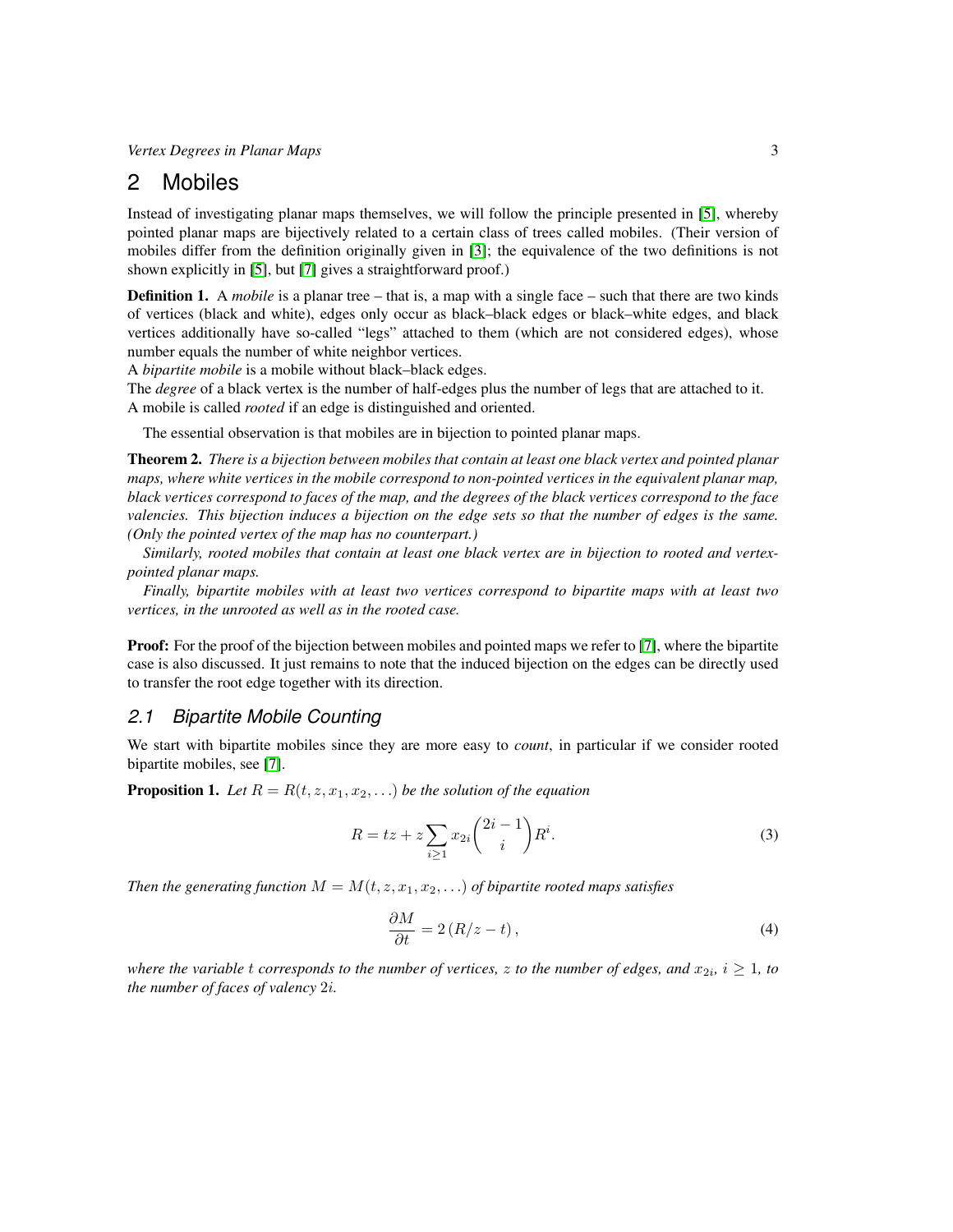Proof: See Appendix.

*Remark* 1. It can be easily checked that Formula [\(4\)](#page-2-1) can be specialized to count  $M_D$ , for any subset D of even positive integers: it suffices to set to 0 every  $x_{2i}$  such that  $2i \in D$ .

### *2.2 General Mobile Counting*

We now proceed to develop a mechanism for general mobile counting that is adapted from [\[5\]](#page-13-1). For this, we will require Motzkin paths.

Definition 2. A *Motzkin path* is a path starting at 0 and going rightwards for a number of steps; the steps are either diagonally upwards (+1), straight (0) or diagonally downwards (−1). A *Motzkin bridge* is a Motzkin path from 0 to 0. A *Motzkin excursion* is a Motzkin bridge which stays non-negative.

We define generating functions in the variable t and  $u$ , which count the number of steps of type 0 and −1, respectively. (Explicitly counting steps of type 1 is then unnecessary, of course.) The ordinary generating functions of Motzkin bridges, Motzkin excursions, and Motzkin paths from  $0$  to  $+1$  shall be denoted by  $B(t, u)$ ,  $E(t, u)$  and  $B^{(+1)}(t, u)$ , respectively.

Continuing to follow the presentation of [\[5\]](#page-13-1) and decomposing these three types of paths by their last passage through 0, we arrive at the equations:

$$
E = 1 + tE + uE2,
$$
  
\n
$$
B = 1 + (t + 2uE)B,
$$
  
\n
$$
B^{(+1)} = EB.
$$

In what follows we will also make use of bridges where the first step is either of type 0 or  $-1$ . Clearly, their generating function  $\overline{B}$  is given by

<span id="page-3-1"></span><span id="page-3-0"></span>
$$
\overline{B} = tB + uB^{(+1)} = B(t + uE).
$$

When Motzkin bridges are not constrained to stay non-negative, they can be seen as a random arrangement of a given number of steps  $+1, 0, -1$ . It is then possible to obtain explicit expressions for

$$
B_{\ell,m} = [t^{\ell}u^m]B(t,u) = \binom{l+2m}{l,m,m},\tag{5}
$$

$$
B_{\ell,m}^{(+1)} = [t^{\ell}u^m]B^{(+1)}(t,u) = \binom{l+2m+1}{l,m,m+1},\tag{6}
$$

$$
\overline{B}_{\ell,m} = [t^{\ell}u^m]\overline{B}(t,u) = B_{\ell-1,m} + B_{\ell,m-1}^{(+1)} = \frac{l+m}{l+2m} \binom{l+2m}{l,m,m}.
$$
\n(7)

Using the above, we can now finally compute relations for generating functions of proper classes of mobiles. We define the following series, where  $t$  corresponds to the number of white vertices,  $z$  to the number of edges, and  $y_i$ ,  $i \geq 1$ , to the number of black vertices of degree i:

- $L_{\nabla}(t, z, y_1, y_2, \ldots)$  is the series counting rooted mobiles that are rooted at a black vertex and where an additional edge is attached to the black vertex.
- $L_0(t, z, y_1, y_2, \ldots)$  is the series counting rooted mobiles that are rooted at a univalent white vertex, which is not counted in the series.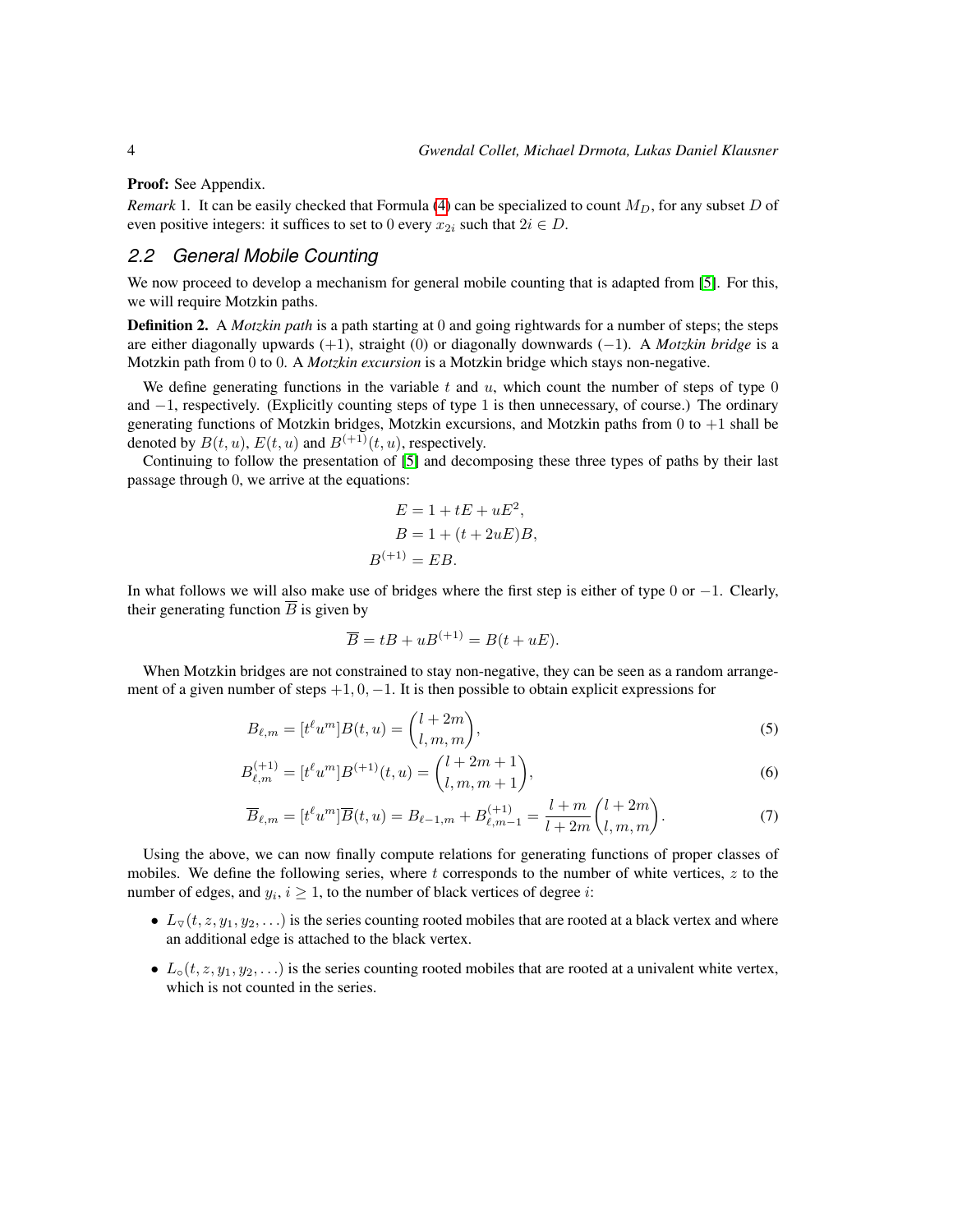•  $R(t, z, y_1, y_2, \ldots)$  is the series counting rooted mobiles that are rooted at a white vertes and where an additional edge is attached to the root vertex.

Similarly to the above we obtain the following equations for the generating functions of mobiles and rooted maps.

<span id="page-4-4"></span>**Proposition 2.** Let  $L_{\nabla} = L_{\nabla}(t, z, y_1, y_2, \ldots)$ ,  $L_{\nabla} = L_{\nabla}(t, z, y_1, y_2, \ldots)$ , and  $R = R(t, z, y_1, y_2, \ldots)$  be *the solutions of the equation*

<span id="page-4-1"></span>
$$
L_{\nabla} = z \sum_{\ell,m} y_{2m+\ell+1} B_{\ell,m} L_{\nabla}^{\ell} R^m,
$$
  
\n
$$
L_{\circ} = z \sum_{\ell,m} y_{\ell+2m+2} B_{\ell,m}^{(+1)} L_{\nabla}^{\ell} R^m,
$$
  
\n
$$
R = \frac{tz}{1 - L_{\circ}},
$$
\n(8)

*and let*  $T = T(t, z, y_1, y_2, ...)$  *be given by* 

<span id="page-4-2"></span>
$$
T = 1 + \sum_{\ell,m} y_{2m+\ell} \overline{B}_{\ell,m} L_{\nabla}^{\ell} R^m,
$$
\n(9)

where the numbers  $B_{\ell,m}$ ,  $B_{\ell,m}^{(+1)}$ , and  $\overline{B}_{\ell,m}$  are given by [\(5\)](#page-3-0)–[\(7\)](#page-3-1). Then the generating function  $M =$  $M(t, z, y_1, y_2, \ldots)$  *of rooted maps satisfies* 

<span id="page-4-3"></span>
$$
\frac{\partial M}{\partial t} = R/z - t + T,\tag{10}
$$

where the variable  $t$  corresponds to the number of vertices,  $z$  to the number of edges, and  $y_i$ ,  $i\geq 1$ , to the *number of faces of valency* i*.*

**Proof:** The system [\(8\)](#page-4-1) is just a rephrasement of the recursive structure of rooted mobiles. Note that the numbers  $B_{\ell,m}$  and  $B_{\ell,m}^{(+1)}$  are used to count the number of ways to circumscribe a specific black vertex and considering white vertices, black vertices and "legs" as steps −1, 0 and +1. The generating function  $T$  given in [\(9\)](#page-4-2) is then the generating function of rooted mobiles where the root vertex is black.

Finally, the equation [\(10\)](#page-4-3) follows from Theorem [2](#page-2-2) since  $R/z - t$  corresponds to rooted mobiles with at least one black vertex where the root vertex is white and T corresponds to rooted mobiles where the root vertex is black.

*Remark* 2*.* Note that Proposition [1](#page-2-3) is a special case of Proposition [2.](#page-4-4) We just have to restrict to the terms corresponding to  $\ell = 0$  since bipartite mobiles have no black–black edges. In particular, the series for  $L_{\nabla}$ is not needed any more and second and third equation from  $(8)$  can be easily used to eliminate  $L_{\circ}$  in order to recover the equation [\(3\)](#page-2-4).

# <span id="page-4-0"></span>3 Asymptotic Enumeration

In this section we prove the asymptotic expansion [\(1\)](#page-1-1). It turns out that it is much easier to start with bipartite maps. Actually, the bipartite case has been already treated by Bender and Canfield [\[2\]](#page-13-0). However, we apply a slightly different approach, which will then be extended to cover the general case as well the central limit theorem.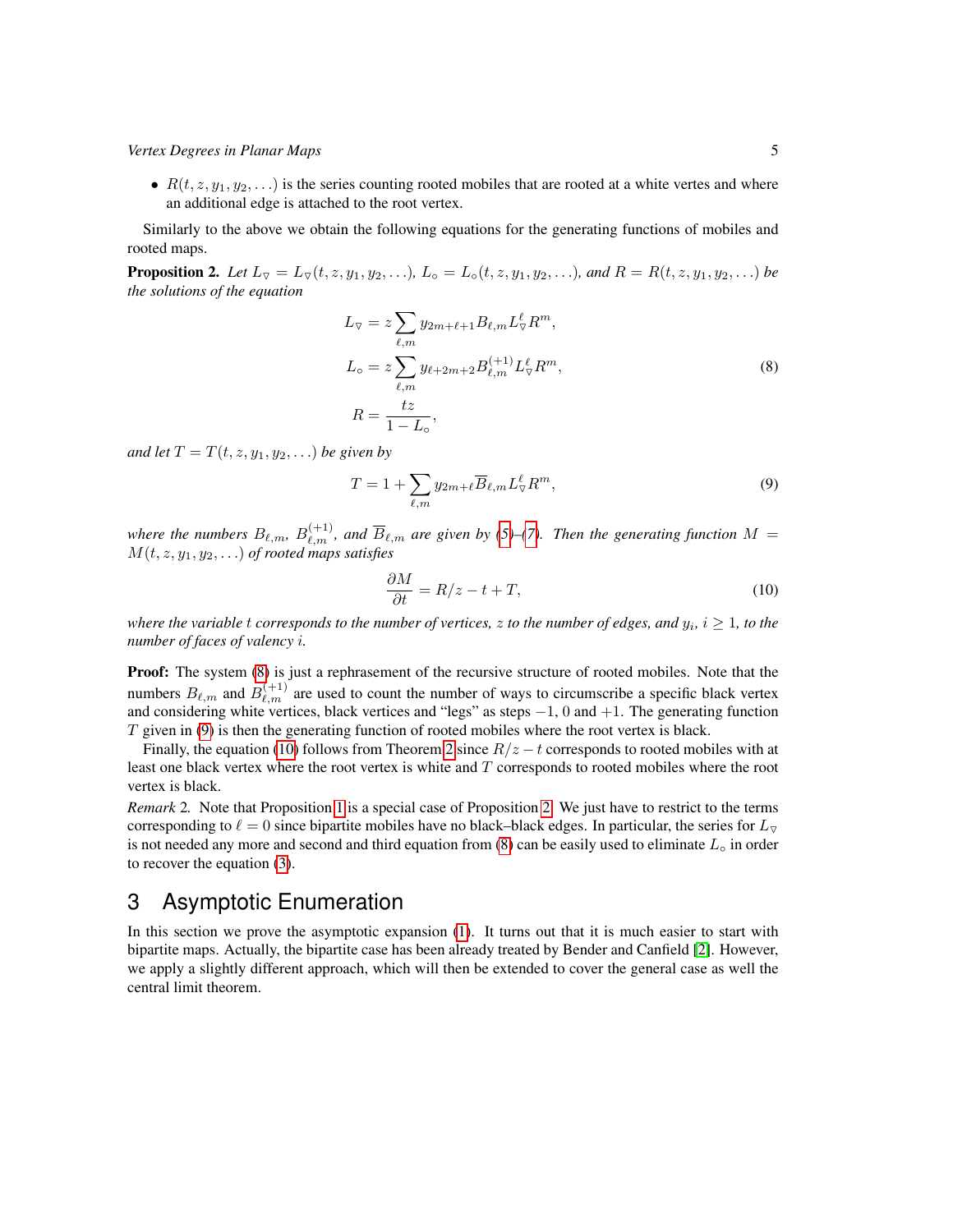#### *3.1 Bipartite maps*

Let D be a non-empty subset of even positive integers different from  $\{2\}$ . Then by Proposition [1](#page-2-3) the counting problem reduces to the discussion of the solutions  $R_D = R_D(z, t)$  of the functional equation

$$
R_D = tz + z \sum_{2i \in D} \binom{2i-1}{i} R_D^i \tag{11}
$$

and the generating function  $M_D(z, t)$  that satisfies the relation

<span id="page-5-1"></span><span id="page-5-0"></span>
$$
\frac{\partial M_D}{\partial t} = 2\left(R_D/z - t\right). \tag{12}
$$

<span id="page-5-5"></span>Let  $d = \gcd\{i : 2i \in D\}$ . Then for combinatorial reasons it follows that there only exist maps with n edges for n that are divisible by d. This is reflected by the fact that the equation [\(11\)](#page-5-0) can we rewritten in the form

$$
\tilde{R} = t + \sum_{2i \in D} \binom{2i-1}{i} z^{i/d} \tilde{R}^i,\tag{13}
$$

where we have substituted  $R_D(z,t) = z\tilde{R}(z^d, t)$ . (Recall that we finally work with  $R_D/z$ .)

<span id="page-5-3"></span>**Lemma 1.** *There exists an analytic function*  $\rho(t)$  *with*  $\rho(1) > 0$  *and*  $\rho'(1) \neq 0$  *that is defined in a neighborhood of*  $t = 1$ *, and there exist analytic functions*  $g(z, t)$ *, h*( $z, t$ *) with*  $h(\rho, 1) > 0$  *that are defined in a neighborhood of*  $z = \rho(1)$  *and*  $z = 1$  *such that the unique solution*  $R_D = R_D(z, t)$  *of the equation [\(11\)](#page-5-0) that is analytic at*  $z = 0$  *and*  $t = 0$  *can be represented as* 

<span id="page-5-4"></span>
$$
R_D = g(z, t) - h(t, z) \sqrt{1 - \frac{z}{\rho(t)}}.
$$
\n(14)

*Furthermore, the values*  $z = \rho(t)e(2\pi i j/d)$ ,  $j \in \{0, 1, \ldots, d-1\}$ , are the only singularities of the *function*  $z \mapsto R_D(z, t)$  *on the disc*  $|z| \leq \rho(t)$ *, and there exists an analytic continuation of*  $R_D$  *to the range*  $|z| < |\rho(t)| + \eta$ ,  $\arg(z - \rho(t)e(2\pi i j/d)) \neq 0$ ,  $j \in \{0, 1, ..., d - 1\}$ *.* 

Proof: See Appendix.

It is now relatively easy to obtain similar properties for  $M_D(z, t)$ .

<span id="page-5-2"></span>**Lemma 2.** *The function*  $M = M_D(z, t)$  *that is given by [\(12\)](#page-5-1) has the representation* 

$$
M_D = g_2(z, t) + h_2(t, z) \left(1 - \frac{z}{\rho(t)}\right)^{3/2}
$$
\n(15)

*in a neighborhood of*  $z = \rho(1)$  *and*  $z = 1$ *, where the functions*  $g_2(z, t)$ *, h*<sub>2</sub> $(z, t)$  *are analytic in a neighborhood of*  $z = \rho(1)$  *and*  $z = 1$  *and we have*  $h_2(\rho, 1) > 0$ *. Furthermore, the values*  $z = \rho(t)e(2\pi i j/d)$ *,*  $j \in \{0, 1, \ldots, d-1\}$ *, are the only singularities of the function*  $z \mapsto M_D(z, t)$  *on the disc*  $|z| \le \rho(t)$ *, and there exists an analytic continuation of*  $M_D$  *to the range*  $|z| < |\rho(t)| + \eta$ ,  $\arg(z - \rho(t)e(2\pi i j/d)) \neq 0$ ,  $j \in \{0, 1, \ldots, d-1\}.$ 

**Proof:** This is a direct application of [\[8,](#page-14-3) Lemma 2.27].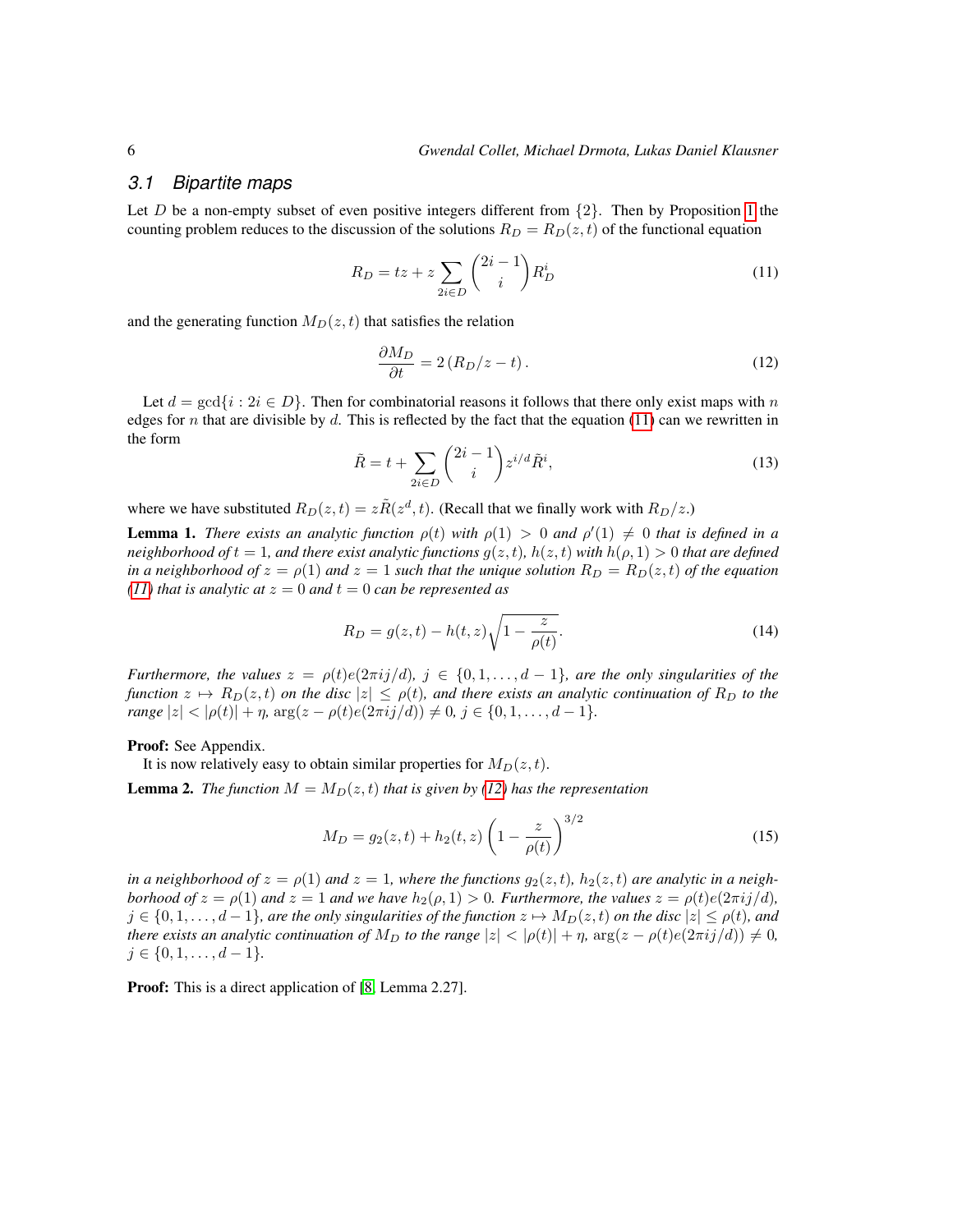In particular it follows that  $M_D(z, 1)$  has the singular representation

$$
M_D = g_2(z, 1) + h_2(z, 1) \left(1 - \frac{z}{\rho}\right)^{3/2}
$$

around  $z = \rho$ . The singular representation are of the same kind around  $z = \rho e(2\pi i j/d)$ ,  $j \in \{1, \ldots, d - 1\}$ 1} and we have the analytic continuation property. Hence it follows by usual singularity analysis (see for example [\[8,](#page-14-3) Corollary 2.15]) that there exists a constant  $c_D > 0$  such that

$$
[zn]MD(z, 1) \sim cDn-5/2\rho-n, \qquad n \equiv 0 \bmod d,
$$

which completes the proof of the asymptotic expansion in the bipartite case.

#### *3.2 General Maps*

We now suppose that  $D$  contains at least one odd number. It is easy to observe that in this case we have  $[z^n]M_D(z, 1) > 0$  for  $n \ge n_0$  (for some  $n_0$ ) so that we do not have to deals with several singularities.

By Proposition [2](#page-4-4) we have to consider the system of equations for  $L_{\nabla,D} = L_{\nabla,D}(z,t)$ ,  $L_{\circ,D} =$  $L_{\circ,D}(z,t), R_D = R_D(z,t)$ :

<span id="page-6-1"></span>
$$
L_{\nabla,D} = z \sum_{i \in D} \sum_{m} B_{i-2m-1,m} L_{\nabla,D}^{i-2m-1} R_D^m,
$$
  
\n
$$
L_{\circ,D} = z \sum_{i \in D} \sum_{m} B_{i-2m-2,m}^{(+1)} L_{\nabla,D}^{i-2m-2} R_D^m,
$$
  
\n
$$
R_D = \frac{tz}{1 - L_{\circ,D}},
$$
\n(16)

and also the function

$$
T_D = T_D(z, t) = 1 + \sum_{i \in D} \sum_m \overline{B}_{i-2m,m} L_{\nabla, D}^{i-2m-i} R_D^m.
$$

<span id="page-6-0"></span>**Lemma 3.** *There exists an analytic function*  $\rho(t)$  *with*  $\rho(1) > 0$  *and*  $\rho'(1) \neq 0$  *that is defined in a neighborhood of*  $t = 1$ *, and there exist analytic functions*  $g(z, t)$ *,*  $h(z, t)$  *with*  $h(\rho, 1) > 0$  *that are defined in a neighborhood of*  $z = \rho(1)$  *and*  $z = 1$  *such that* 

<span id="page-6-2"></span>
$$
R_D/z - t + T_D = g(z, t) - h(t, z)\sqrt{1 - \frac{z}{\rho(t)}}.\t(17)
$$

*Furthermore, the values*  $z = \rho(t)$  *is the only singularitiy of the function*  $z \mapsto R_D/z - t + T_D$  *on the disc*  $|z| \leq \rho(t)$ , and there exists an analytic continuation of  $R_D$  to the range  $|z| < |\rho(t)| + \eta$ ,  $\arg(z - \rho(t)) \neq 0$ .

Proof: See Appendix.

Lemma [3](#page-6-0) shows that we are precisely in the same situation as in the bipartite case (actually, it is slightly easier since there is only one singularity on the circle  $|z| = \rho(t)$ . Hence we immediately get the same property for  $M_D$  as stated in Lemma [2](#page-5-2) and consequently the proposed asymptotic expansion [\(1\)](#page-1-1).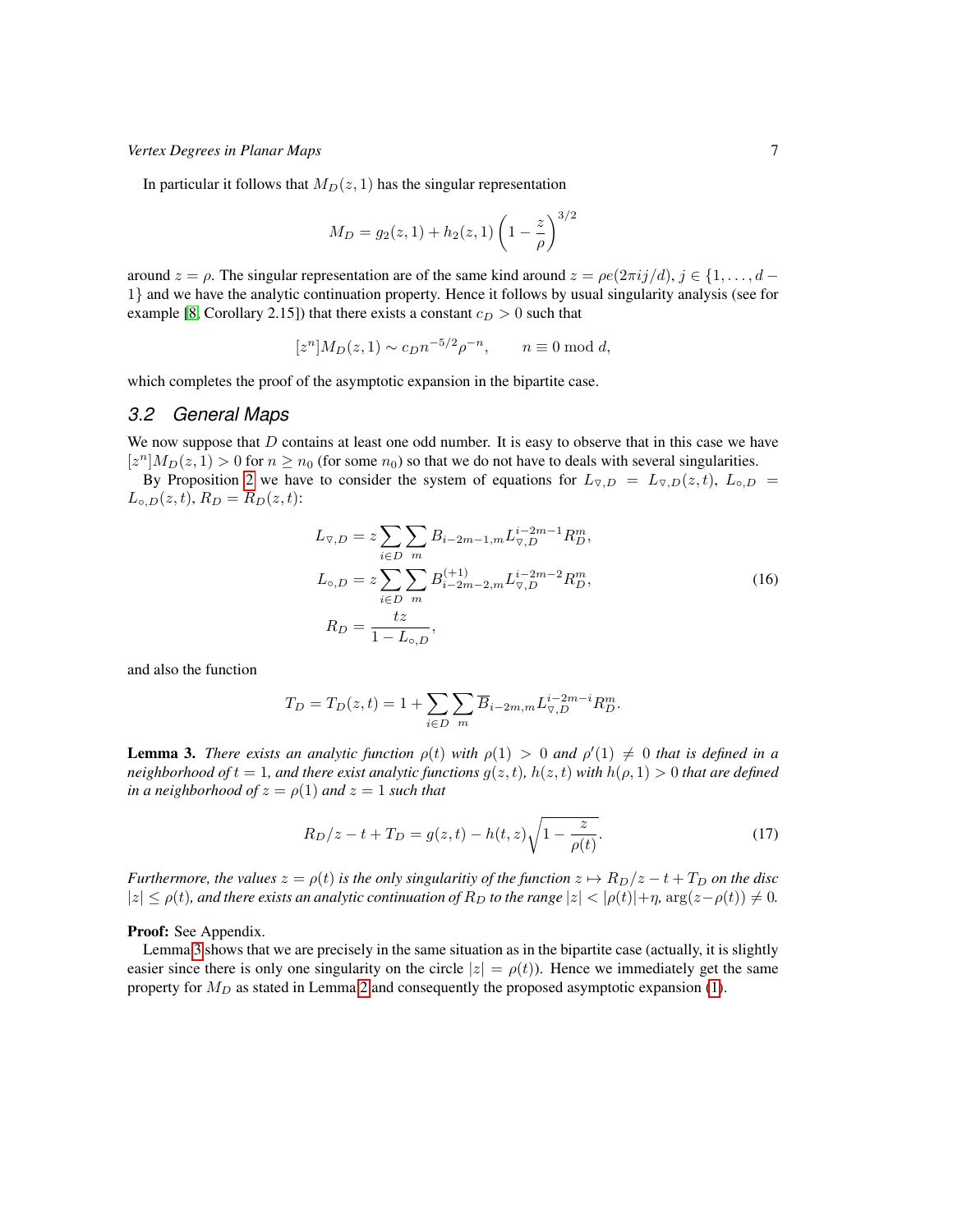### <span id="page-7-0"></span>4 Central Limit Theorem for bipartite maps

Based on this previous result, we now extend our analysis to obtain a central limit theorem. Actually, this is immediate if the set  $D$  is finite, whereas the infinite case needs much more care.

Let D be a non-empty subset of even positive integers different from  $\{2\}$ . Then by Proposition [1](#page-2-3) the generating functions  $R_D = R_D(z, t, (x_{2i})_{2i \in D})$  and  $M_D = M_D(z, t, (x_{2i})_{2i \in D})$  satisfy the equations

$$
R_D = tz + z \sum_{2i \in D} x_{2i} {2i - 1 \choose i} R_D^i
$$
 (18)

and

<span id="page-7-1"></span>
$$
\frac{\partial M_D}{\partial t} = 2\left(R_D/z - t\right). \tag{19}
$$

If D is finite, then the number of variables is finite, too, and we can apply [\[8,](#page-14-3) Theorem 2.33] to obtain a representation of  $R_D$  of the form

$$
R_D = g(z, t, (x_{2i})_{2i \in D}) - h(t, z, (x_{2i})_{2i \in D}) \sqrt{1 - \frac{z}{\rho(t, (x_{2i})_{2i \in D})}},
$$
(20)

a proper extension of the transfer lemma [\[8,](#page-14-3) Lemma 2.27] (where the variables  $x_{2i}$  are considered as additional parameters) leads to fdsakihfs

fihcxksgaf

wdhajlfhd

<span id="page-7-2"></span>
$$
M_D = g_2(z, t, (x_{2i})_{2i \in D}) + h_2(t, z, (x_{2i})_{2i \in D}) \left(1 - \frac{z}{\rho(t, (x_{2i})_{2i \in D})}\right)^{3/2},\tag{21}
$$

and finally [\[8,](#page-14-3) Theorem 2.25] implies a multivariate central limit theorem for the random vector  $X_n$  =  $(X_n^{(2i)})_{2i \in D}$  of the proposed form.

Thus, we just have to concentrate on the infinite case. Actually, we proceed there in a similar way, however, we have to take care of infinitely many variables. There is no real problem to derive the same kind of representation [\(20\)](#page-7-1) and [\(21\)](#page-7-2) if  $D$  is infinite. Everything works in the same way as in the finite case, we just have to assume that the variables  $x_i$  are uniformly bounded. And of course we have to use a proper notion of analyticity in infinitely many variables. We only have to apply the functional analytic extension of the above cited theorems that are given in [\[9\]](#page-14-1). Moreover, in order to obtain a proper central limit theorem we need a proper adaption of [\[9,](#page-14-1) Theorem 3]. In this theorem we have also a single equation  $y = F(z,(x_i)_{i\in I}, y)$  for a generating function  $y = y(z,(x_i)_{i\in I})$  that encodes the distribution of a random vector  $(X_n^{(i)})_{i \in I}$  in the form

$$
y = \sum_{n} y_n \left( \mathbb{E} \prod_{i \in I} x_i^{X_i^{(i)}} \right) z^n,
$$

where  $X_n^{(i)} = 0$  for  $i > cn$  (for some constant  $c > 0$ ) which also implies that all appearing potentially infinite products are in fact finite. (In our case this is satisfied since there is no vertex of degree larger than n if we have n edges.) As we see from the proof of [\[9,](#page-14-1) Theorem 3], the essential part is to provide tightness of the involved normalized random vector, and tightness can be checked with the help of moment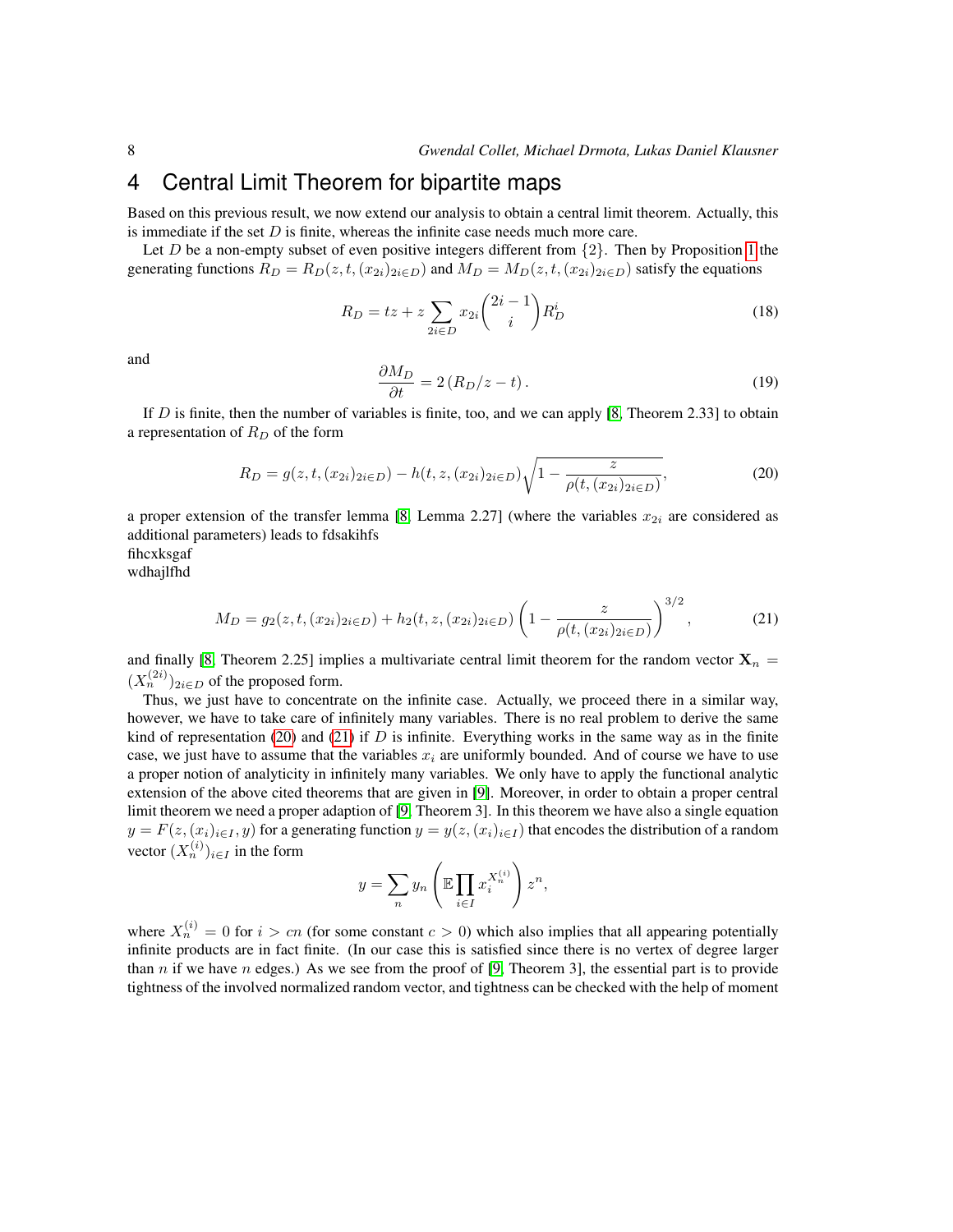conditions. It is clear that asymptotics of moments for  $X_n^{(i)}$  can be calculated with the help of derivatives of F, for example  $\mathbb{E}[X_n^{(i)}] = F_{x_i}/(\rho F_z) \cdot n + O(1)$ . This follows from the fact all information on the asymptotic behavior of the moments is *encoded* in the derivatives of the singularity  $\rho(z,(x_i)_{i\in I})$  and by implicit differentiation these derivatives relate to derivatives of  $F$ . More precisely, [\[9,](#page-14-1) Theorem 3] says that the following conditions are sufficient to deduce tightness of the normalized random vector:

$$
\sum_{i \in I} F_{x_i} < \infty, \quad \sum_{i \in I} F_{yx_i}^2 < \infty, \sum_{i \in I} F_{x_i x_i} < \infty,
$$
\n
$$
F_{zx_i} = o(1), \quad F_{zx_i x_i} = o(1), \quad F_{yyx_i} = o(1), \quad F_{yyx_i x_i} = o(1),
$$
\n
$$
F_{zzx_i} = O(1), \quad F_{zyx_i} = O(1), \quad F_{zyy x_i} = O(1), \quad F_{yyy x_i} = O(1), \quad (i \to \infty),
$$

where all derivatives are evaluated at  $(\rho, y(\rho), (1)_{i \in I})$ .

The situation is slightly different in our case since we have to work with  $M_D$  instead of  $R_D$ . However, the only real difference between  $R_D$  and  $M_D$  is that the critical exponent in the singular representations [\(20\)](#page-7-1) and [\(21\)](#page-7-2) are different, but the behavior of the singularity  $\rho(z, t, (x_i)_{i \in I})$  is precisely the same. Note that after the integration step we can set  $t = 1$ . Now tightness for the normalized random vector that is encoded in the function  $M_D$  follows in the same way as for  $R_D$ . And since the singularity  $\rho(z, 1, (x_i)_{i\in I})$ is the same, we get precisely the same conditions as in the case of [\[9,](#page-14-1) Theorem 3].

This means that we just have to check the above conditions applied to

$$
F = F(z, (x_{2i})_{2i \in D}, y) = z + z \sum_{2i \in D} x_{2i} {2i - 1 \choose i} y^{i},
$$

where all derivatives are evaluated at  $z = \rho$ ,  $x_{2i} = 1$ , and  $y = R_D(\rho) < 1/4$ . However, they are trivially satisfied since

$$
\sum_{i\geq 1} \binom{2i-1}{i} i^K y^i < \infty
$$

for all  $K > 0$  and for positive real  $y < 1/4$ .

*Remark* 3*.* As stated in Theorem [1,](#page-1-0) the results and methods extend to the general case as well. The main idea is to reduce the (positive strongly connected) system of two equations [\(16\)](#page-6-1) to a single functional equation, by applying [\[8,](#page-14-3) Theorem 3]. A more detailed proof is provided in the Appendix.

# <span id="page-8-0"></span>5 Maps of Higher Genus

The bijection used in Section [2](#page-2-0) relies solely on the orientability of the surface on which the maps are embedded. Therefore it can easily be extended to maps of higher genus, i.e., embedded on an orientable surface of genus  $g \in \mathbb{Z}_{>0}$  (while planar maps correspond to maps of genus 0). The main difference lies in the fact that the corresponding mobiles are no longer trees but rather *one-faced* maps of higher genus, while the other properties still hold.

However, due to the apparition of cycles in the underlying structure of mobiles, another difficulty arises. Indeed, in the original bijection, vertices and edges in mobiles could carry labels (related to the geodesic distance in the original map), subject to local constraints. In our setting, the legs actually encode the *local* variations of these labels, which are thus implicit. Local constraints on labels are naturally translated into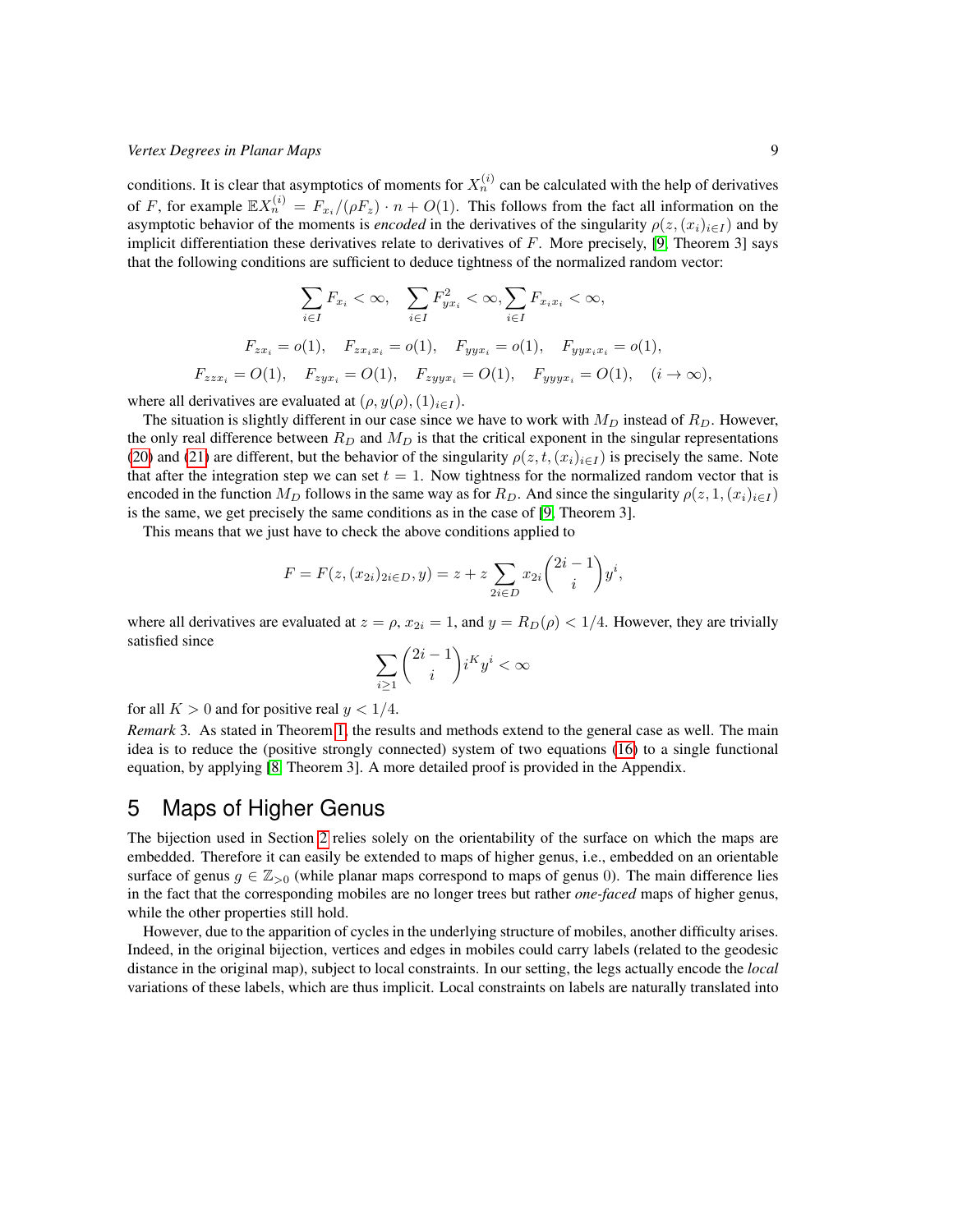

local constraints on the number of legs. But the labels have to remain consistent along each cycle of the mobiles, which gives rise to non-local constraints on the repartition of legs.

In order to deal with these additional constraints, and to be able to control the degrees of the vertices at the same time, we will now use a hybrid formulation of mobiles, carrying both labels and legs. As before, we will focus on the simpler case of mobiles coming from bipartite maps.

### *5.1* g*-Mobiles*

**Definition 3.** Given  $g \in \mathbb{Z}_{\geq 0}$ , a g-mobile is a one-faced map of genus g – embedded on the g-torus – such that there are two kinds of vertices (black and white), edges only occur as black–black edges or black–white edges, and black vertices additionally have so-called "legs" attached to them (which are not considered edges), whose number equals the number of white neighbor vertices.

Furthermore, for each cycle c of the g-mobile, let  $n_0$ ,  $n_{\rightarrow}$  and  $n_{\rightarrow}$  respectively be the numbers of white vertices on  $c$ , of legs dangling to the left of  $c$  and of white neighbours to the left of  $c$ . One has the following constraint (see Figure [5.1\)](#page-9-0):

<span id="page-9-0"></span>
$$
n_{\rightarrow} = n_{\circ} + n_{\neg \circ}
$$
 (22)

The *degree* of a black vertex is the number of half-edges plus the number of legs that are attached to it. A *bipartite* g-mobile is a g-mobile without black–black edges. A g-mobile is called *rooted* if an edge is distinguished and oriented.

Notice that a 0-mobile is simply a mobile as described in Definition [1.](#page-2-5)

<span id="page-9-1"></span>Theorem 3. *Given* g ≥ 0*, there is a bijection between* g*-mobiles that contain at least one black vertex and pointed maps of genus* g*, where white vertices in the mobile correspond to non-pointed vertices in the equivalent map, black vertices correspond to faces of the map, and the degrees of the black vertices correspond to the face valencies. This bijection induces a bijection on the edge sets so that the number of edges is the same. (Only the pointed vertex of the map has no counterpart.)*

*Similarly, rooted* g*-mobiles that contain at least one black vertex are in bijection to rooted and vertexpointed maps of genus* g*.*

**Proof:** This generalization of the bijection to higher genus was first given in [\[6\]](#page-14-5) for quadrangulations and [\[4\]](#page-13-3) for Eulerian maps, from which we will exploit many ideas in the present section.

#### *5.2 Schemes of* g*-Mobile*

g-Mobiles are not as easily decomposed as planar mobiles, due to the existence of cycles. However, they still exhibit a rather simple structure, based on *scheme* extraction.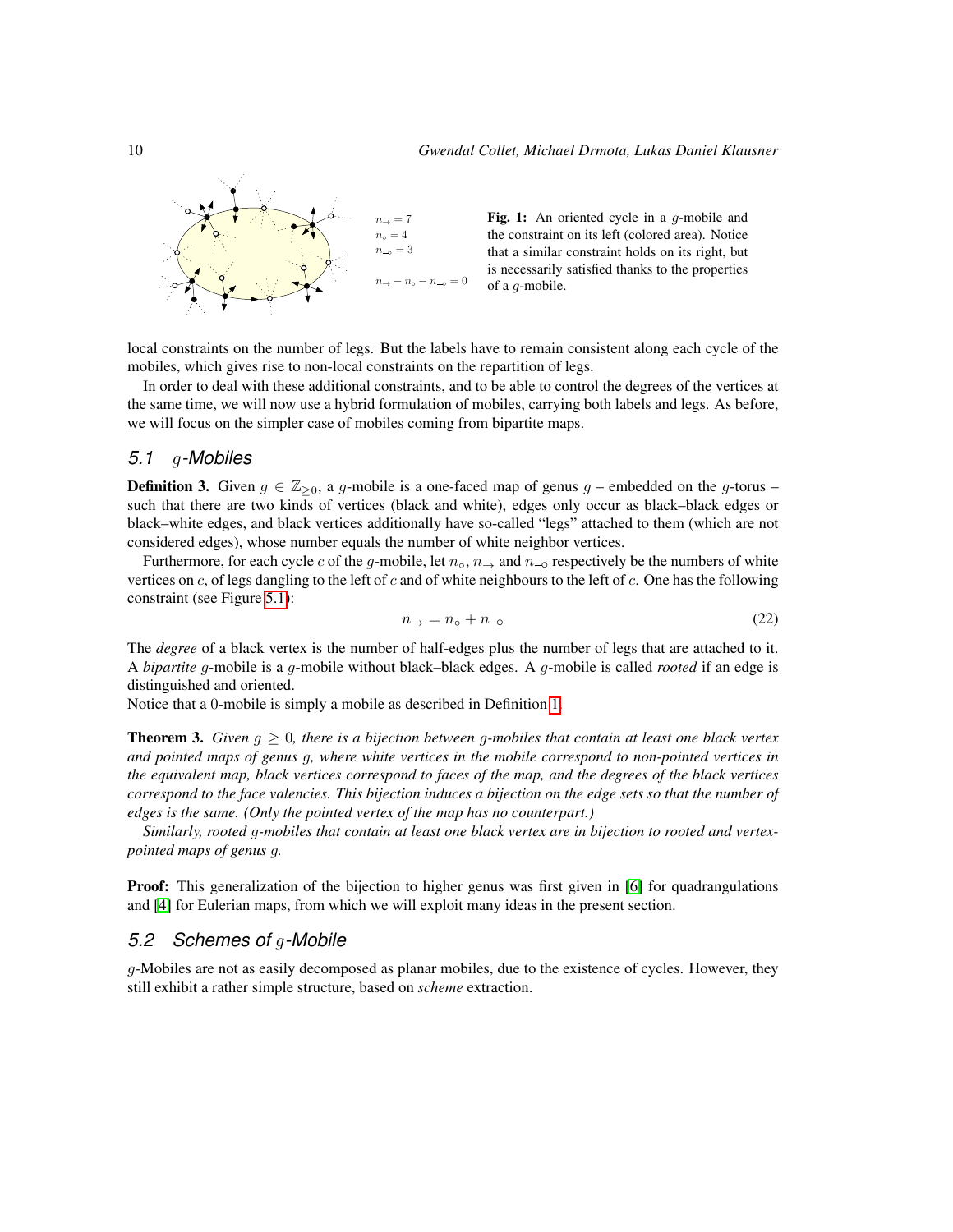

<span id="page-10-0"></span>Fig. 2: A 1-mobile on the torus and its scheme.

The *q-scheme* (or simply the *scheme*) of a *q*-mobile is what remains when we apply the following operations (see Figure [2\)](#page-10-0): first remove all legs, then remove iteratively all vertices of degree 1 and finally replace any maximal path of degree-2-vertices by a single edge.

Once these operations are performed, the remaining object is still a one-faced map of genus  $g$ , with black and white vertices (white–white edges can now occur), where the vertices have minimum degree 3.

To count  $q$ -mobiles, one key ingredient is the fact that there is only a finite number of schemes of a given genus. Indeed, let  $d_i$  be the number of degree i vertices of a g-scheme:

$$
\sum_{k\geq 3} (i-2)d_i = \sum_{k\geq 3} id_i - 2\sum_{k\geq 3} d_i = 2(\text{\#edges}-\text{\#vertices}) = 4g - 2.
$$

The number of vertices (respectively edges) is then bounded by  $4g - 2$  (respectively  $6g - 3$ ), where this bound is reached for cubic schemes (see an example in Figure [2\)](#page-10-0).

To recover a proper  $q$ -mobile from a given  $q$ -scheme, one would have to insert a suitable planar mobile into each corner of the scheme and to substitute each edge with some kind of path of planar mobiles. Unfortunately, this cannot be done independently: Around each black vertex, the total number of legs in every corner must equal the number of white neighbors, and around each cycle, [\(22\)](#page-9-0) must hold.

In order to make these constraints more transparent, we will equip schemes with labels on white vertices and black corners. Now, when trying to reconstruct a  $g$ -mobile from a scheme, one has to ensure that the local variations are consistent with the global labelling. To be precise, the label variations are encoded as follows (see Figure [3\)](#page-11-0):

• Around a black vertex of degree d, let  $(l_1, \ldots, l_d)$  be the labels of its corners read in clockwise order:

> $\forall i, l_{i+1} - l_i =$  $\sqrt{ }$ J  $\mathcal{L}$  $+1$  if there is a leg between the two corresponding corners, 0 if there is a black neighbor, −1 if there is a white neighbor.

• Along the left side of an oriented cycle, the label decreases by 1 after a white vertex or when encountering a white neighbor and increases by 1 when encountering a leg.

The above statements hold for general – as well as bipartite – mobiles. In the following, we will only consider bipartite mobiles, as they are much easier to decompose.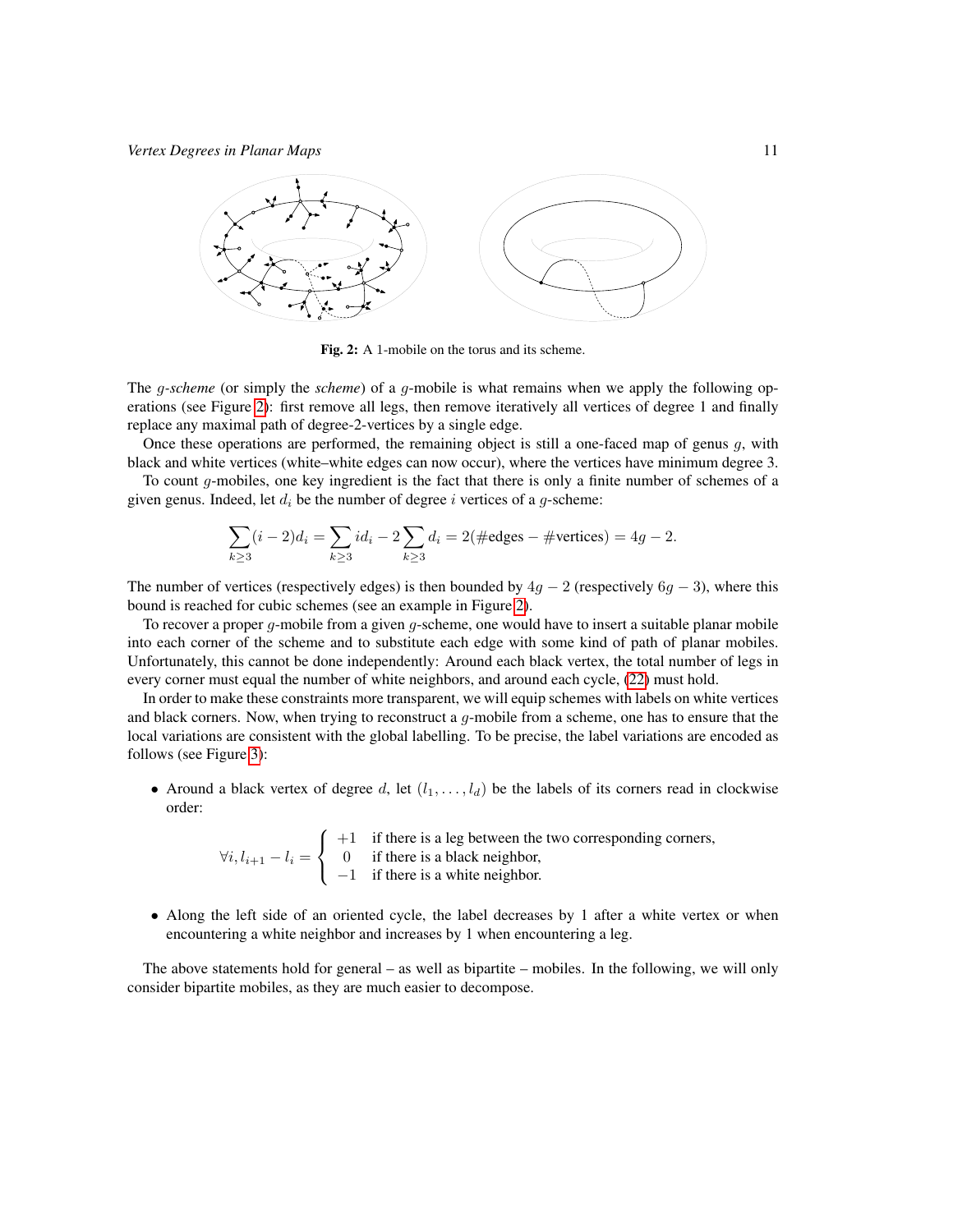

<span id="page-11-0"></span>Fig. 3: The variations of labels around a black vertex and along an oriented cycle.

### *5.3 Reconstruction of Bipartite Maps of Genus* g

In the following, it will be convenient to work with rooted schemes. One can then define a canonical labelling and orientation for each edge of a rooted scheme. An edge e now has an origin e\_ and an endpoint  $e_+$ . The k corners around a vertex of degree k are clockwisely ordered and denoted by  $c_1, \ldots, c_k$ .

Given a scheme S, let  $V_0$ ,  $V_{\bullet}$ ,  $C_0$ ,  $C_{\bullet}$  be respectively the sets of white and black vertices and of white and black corners. A *labelled scheme*  $(S, (l_c)_{c \in V_o \cup C_{\bullet}})$  is a pair consisting of a scheme S and a labelling on white vertices and black corners, with  $l_c \geq 0$  for all c. Labellings are considered up to translation, as they will not affect local variations. For  $e \in E_S$ , an edge of S, we associate a label to each extremity  $l_{e_-,l_{e_+}}$ . If an extremity is a white vertex of label l, its label is l. If the extremity is a black vertex, its label is the same as the next clockwise corner of the black vertex.

Let a *doubly-rooted planar mobile* be a rooted (on a black or white vertex) planar mobile with a secondary root (also black or white). These two roots are the extremities of a path  $(v_1, \ldots, v_k)$ . The *increment* of the doubly-rooted mobile is then defined as  $n_{\rightarrow} - n_{\circ} - n_{\circ}$ , which is not necessarily 0, as the path is not a cycle.

Similarly as in [\[4\]](#page-13-3), we present a non-deterministic algorithm to reconstruct a  $g$ -mobile:

#### Algorithm.

(1) *Choose a labelled scheme of genus g*  $(S, (l_c)_{c \in V_o \cup C_{\bullet}})$ *.* 

(2)  $\forall v \in V$ <sub>●</sub>, choose a sequence of non-negative integers  $(i_k)_{1 \leq k \leq deg(v)}$ , then attach  $i_k$  planar mobiles  $\int$  *and*  $i_k + l_{c_{k+1}} - l_{c_k} + 1$  *legs to*  $c_k$  *(the*  $k^{th}$  *corner of v*).

(3)  $\forall e \in S$ , replace e by a doubly-rooted mobile of increment  $incr(e) = l_{e_{+}} - l_{e_{-}} + \begin{cases} +1 & \text{if } e_{-} \text{ is white,} \\ -1 & \text{if } e_{-} \text{ is black.} \end{cases}$ −1 *if* e<sup>−</sup> *is black.*

(4) *On each white corner of* S*, insert a planar mobile.*

(5) *Distinguish and orient an edge as the root.*

Proposition 3. *Given* g > 0*, the algorithm generates each rooted bipartite* g*-mobile whose scheme has* k *edges in exactly* 2k *ways.*

**Proof:** One can easily see that the obtained object is indeed bipartite. Attaching planar mobiles and legs added at step (2) in a corner  $c_k$  create new corners, such that: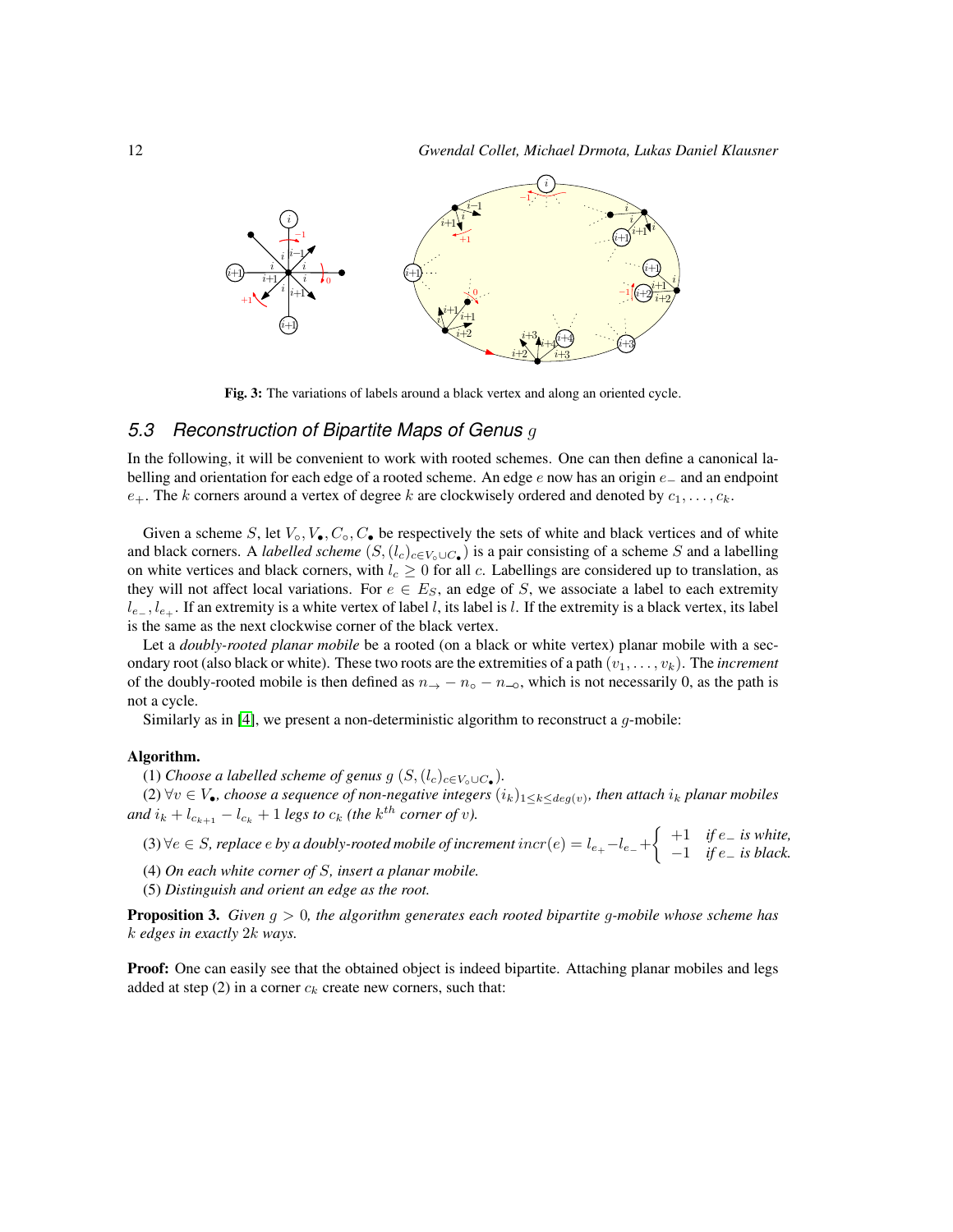

**Fig. 4:** Steps  $(1)$ – $(3)$  of the algorithm.

- The first carries the same label  $l_{c_k}$  as  $c_k$ , and
- the last carries the label  $l_{c_k} + (i_k + l_{c_{k+1}} l_{c_k} + 1) i_k = l_{c_{k+1}} + 1$ .

The next corner should then be labelled  $(l_{c_{k+1}} + 1) - 1 = l_{c_{k+1}}$ , due to the next white neighbor, which is precisely what we want.

In the same fashion, at step (3), a simple counting shows that each edge is replaced by a path such that the labels along it evolve according to the scheme labelling.

We thus obtain a well-formed rooted bipartite  $q$ -mobile, with a secondary root on its scheme. Since the first root destroys all symmetries, there are exactly  $2k$  choices for the secondary root, which would give the same rooted  $q$ -mobile.

### *5.4* g*-Mobile Counting*

A doubly-rooted bipartite planar mobile can be decomposed along a sequence of elementary cells forming the path between its two roots. Its increment is simply the sum of the increments of its cells.

Definition 4. An *elementary cell* is a half-edge connected to a black vertex itself connected to a white vertex with a dangling half-edge. The white vertex has a sequence of black-rooted mobiles attached on each side. The black vertex has  $j \ge 0$  legs and  $k \ge 0$  white-rooted mobiles on its left,  $l \ge 0$  and  $k + l - j + 2$  legs on its right, and its degree is  $2(k + l + 1)$ . The *increment* of the cell is then  $k - j - 1$ .

The generating series  $P := P(t, (x_{2i}), z, s)$  of a cell, where s marks the increment, is:

$$
P(t,(x_{2i}),z,s)=\frac{z^2R^2}{t}\sum_{j,k,l\geq 0}\binom{j+k}{j}\binom{k+l-j+2}{l}s^{k-j-1}x_{2(k+l+1)}R^{k+l}=\frac{z^2R^2}{st}\widehat{P}
$$

The generating series  $S := S(t, (x_{2i}), z, s)$  of a doubly-rooted mobile depends on the color of its roots  $(u, v)$ :

$$
S_{(u,v)}(t,(x_{2i}),z,s) = \begin{cases} \frac{1}{1-P} & \text{if } (u,v) = (\circ,\bullet) \text{ or } (\bullet,\circ),\\ \frac{\frac{z\widehat{P}}{1-P}}{\frac{zR^2}{st(1-P)}} & \text{if } (u,v) = (\circ,\circ), \end{cases}
$$

We can now express the generating series  $R_S := R_S(t,(x_{2i}), z)$  of rooted bipartite g-mobiles with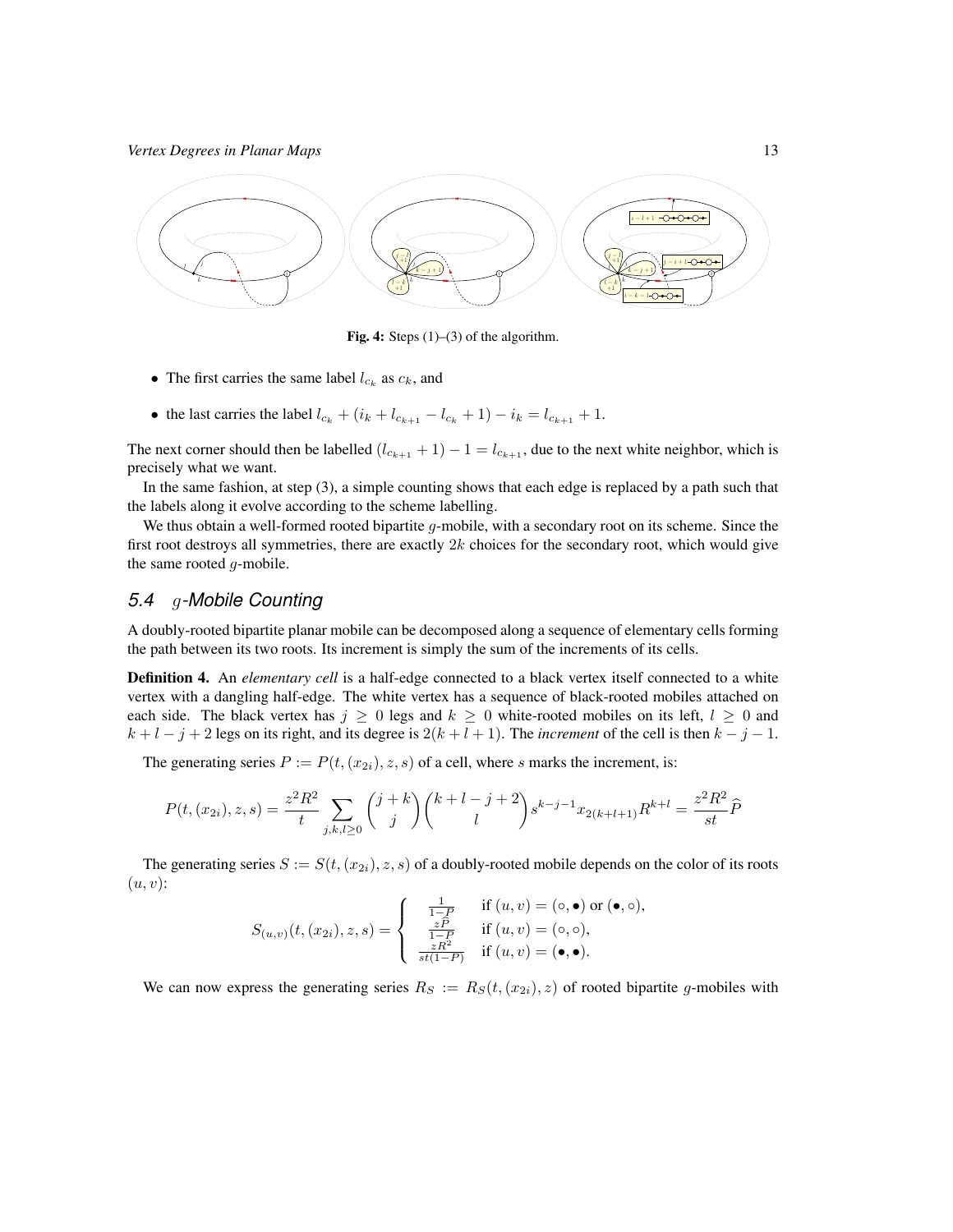scheme S:

$$
R_S(t, (x_{2i}), z) = 2 \frac{z \partial}{\partial z} \frac{1}{2|E|} z^{|E|} t^{|V_o|} \left(\frac{R}{zt}\right)^{|C_o|} \bullet
$$
  
\n• 
$$
\sum_{(l_c) \text{ labelling}} \left[ \prod_{e \in E} [s^{incr(e)}] S_{(e_-, e_+)} \prod_{v \in V_\bullet} \sum_{i_1, ..., i_{\text{deg}(v)} \ge 0} \left( \prod_{k=1}^{\text{deg}(v)} {2i_k + l_{c_{k+1}} - l_{c_k} + 1 \choose i_k} \right) x_{2(\text{deg}(v) + \sum i_k)} \right]
$$
(23)

**Proposition 4.** The generating series  $M_D^{(g)} := M_D^{(g)}(t,(x_{2i}),z)$  for the family of rooted bipartite maps *of genus* g*, where the vertex degrees belong to* D*, satisfies the relation:*

<span id="page-13-4"></span>
$$
\frac{\partial M_D^{(g)}}{\partial t} = \frac{2}{z} \sum_{\substack{S \text{ scheme} \\ \text{of genus } g}} R_S(t, (x_{2i} 1_{\{2i \in D\}}), z)
$$
(24)

Proof: It follows directly from Theorem [3](#page-9-1) and Equation [\(23\)](#page-13-4).

### 6 Conclusion

Theorem [1](#page-1-0) confirms the existence of a universal behaviour of planar maps. The asymptotics (with exponent  $-5/2$ ) and this central limit theorem for the expected number of vertices of a given degree are believed to hold for any "reasonable" family of maps. It has also been shown in [\[6,](#page-14-5) [4\]](#page-13-3) that a similar phenomenom occurs for maps of higher genus: the generating series of several families (quadrangulations, general and Eulerian maps) of genus g exhibit the same asymptotic exponent  $5g/2 - 5/2$ .

The expression obtained in Section [5](#page-8-0) needs to be properly studied in order to obtain an asymptotic expansion. It refines previous results by controlling the degree of each vertex in the corresponding map.

### **References**

- <span id="page-13-5"></span>[1] Cyril Banderier and Michael Drmota, *Formulae and asymptotics for coefficients of algebraic functions*, Combinatorics, Probability and Computing 24 (2015), no. 1, 1–53.
- <span id="page-13-0"></span>[2] E.A. Bender and E.R. Canfield, *Enumeration of degree restricted maps on the sphere.*, Planar graphs. Workshop held at DIMACS from November 18, 1991 through November 21, 1991, Providence, RI: American Mathematical Society, 1993, pp. 13–16.
- <span id="page-13-2"></span>[3] J. Bouttier, P. Di Francesco, and E. Guitter, *Planar maps as labeled mobiles*, Electron. J. Combin. 11 (2004), no. 1, Research Paper 69, 27.
- <span id="page-13-3"></span>[4] Guillaume Chapuy, *Asymptotic enumeration of constellations and related families of maps on orientable surfaces*, Combin. Probab. Comput. 18 (2009), no. 4, 477–516.
- <span id="page-13-1"></span>[5] Guillaume Chapuy, Éric Fusy, Mihyun Kang, and Bilyana Shoilekova, A complete grammar for *decomposing a family of graphs into 3-connected components*, Electron. J. Combin. 15 (2008), no. 1, Research Paper 148, 39.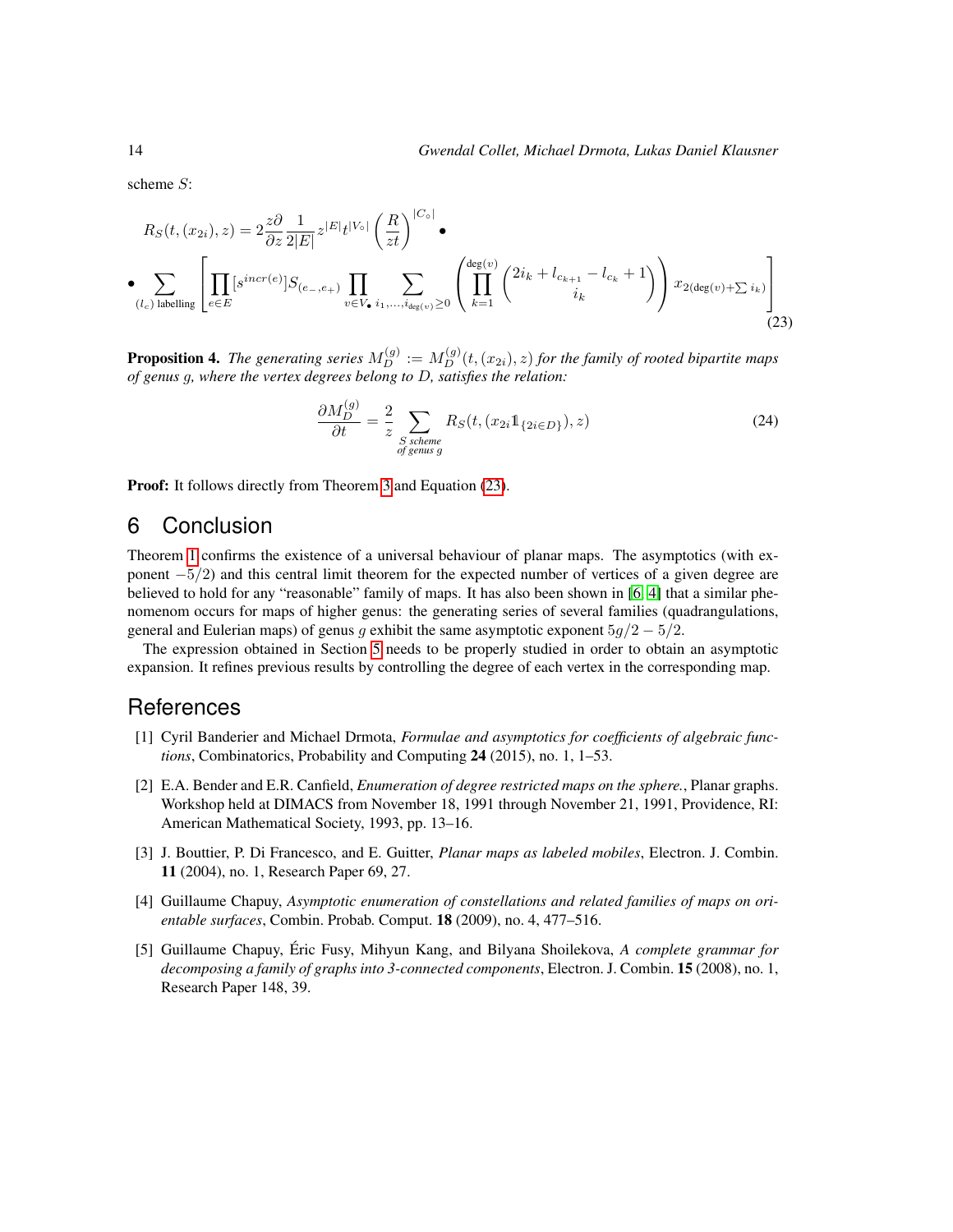- <span id="page-14-5"></span>[6] Guillaume Chapuy, Michel Marcus, and Gilles Schaeffer, *A bijection for rooted maps on orientable surfaces*, SIAM Journal on Discrete Mathematics 23 (2009), no. 3, 1587–1611.
- <span id="page-14-4"></span>[7] Gwendal Collet and Éric Fusy, A *simple formula for the series of bipartite and quasi-bipartite maps with boundaries*, Discrete Math. Theor. Comput. Sci. (2012), 607–618.
- <span id="page-14-3"></span>[8] Michael Drmota, *Random trees. An interplay between combinatorics and probability.*, Wien: Springer, 2009.
- <span id="page-14-1"></span>[9] Michael Drmota, Bernhard Gittenberger, and Johannes F. Morgenbesser, *Infinite systems of functional equations and Gaussian limiting distributions.*, Proceeding of the 23rd international meeting on probabilistic, combinatorial, and asymptotic methods in the analysis of algorithms (AofA'12), Montreal, Canada, June 18–22, 2012, Nancy: The Association. Discrete Mathematics & Theoretical Computer Science (DMTCS), 2012, pp. 453–478.
- <span id="page-14-2"></span>[10] Michael Drmota and Konstantinos Panagiotou, *A central limit theorem for the number of degree-*k *vertices in random maps.*, Algorithmica 66 (2013), no. 4, 741–761.
- <span id="page-14-0"></span>[11] W.T. Tutte, *A census of planar maps.*, Can. J. Math. 15 (1963), 249–271.

### A Proof of Proposition [1](#page-2-3)

Let  $R = R(t, z, x_1, x_2, ...)$  be the generating function of rooted bipartite mobiles, where the root vertex is white and where we additionally attach a *planted edge* to the (white) root vertex next to the root edge (for example, in counterclockwise order). The variable t corresponds to the number of white vertices,  $z$ to the number of edges, and  $x_{2i}$ ,  $i \ge 1$ , to the number of black vertices of degree  $2i$ .

Since rooted mobiles can be considered as ordered rooted trees (which means that the neighboring vertices of the root vertex are linearly ordered and the subtrees rooted at these neighboring vertices are again ordered trees) we can describe them recursively. This leads directly to a functional equation for  $R$ of the form

$$
R = \frac{tz}{1 - z \sum_{i \ge 1} x_{2i} {2i - 1 \choose i} R^{i-1}}
$$

which is apparently the same as [\(3\)](#page-2-4). Note that the factor  $\binom{2i-1}{i}$  is precisely the number of ways of grouping i legs and  $i - 1$  edges around a black vertex (of degree 2i; one edge is already there).

Hence, the generating function of rooted mobiles that are rooted by a white vertex is given by  $R/z$ . Since we have to discount the mobile that consists just of one (white) vertex, the generating function of rooted mobiles that are rooted at a white vertex and contain at least two vertices is given by

$$
R/z - t = \sum_{i \ge 1} x_{2i} {2i - 1 \choose i} R^i.
$$
 (25)

We now observe that the right hand side of [\(25\)](#page-14-6) is precisely the generating function of rooted mobiles that are rooted at a black vertex (and contain at least two vertices). Summing up, the generating function of bipartite rooted mobiles (with at least two vertices) is given by

<span id="page-14-6"></span>
$$
2(R/z-t).
$$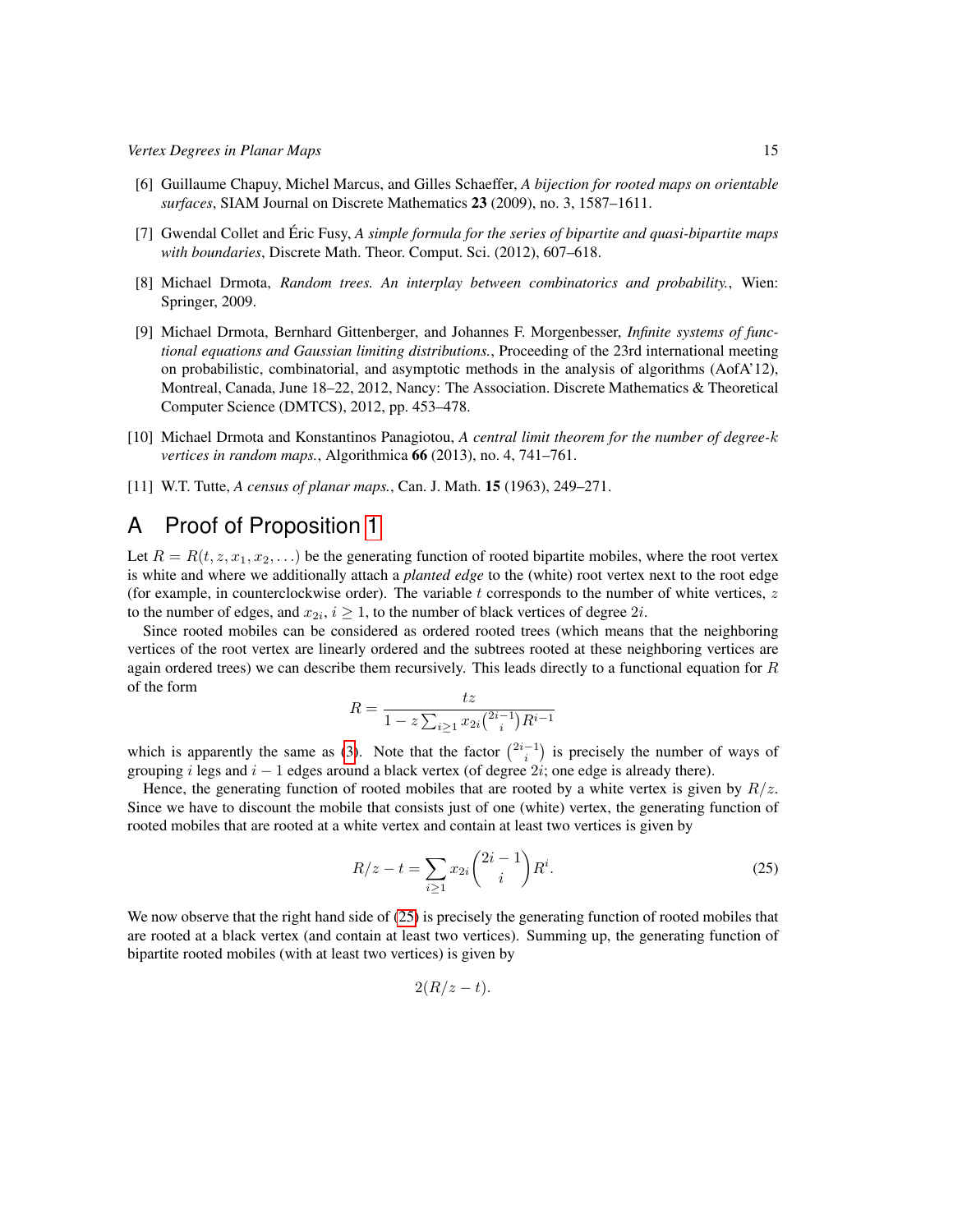Finally, if M denotes the generating function of bipartite rooted maps (with at least two vertices) then  $\frac{\partial M}{\partial t}$ corresponds to rooted maps, where a non-root vertex is pointed (and discounted). Thus, by Theorem [2](#page-2-2) we obtain [\(4\)](#page-2-1).

## B Proof of Lemma [1](#page-5-3)

From general theory (see [\[8,](#page-14-3) Theorem 2.21]) we know that an equation of the form  $R = F(z, t, R)$ , where  $F$  is a power series with non-negative coefficients, has – usually – a square-root singularity of the form [\(14\)](#page-5-4). We only have to assume that the function  $R \to F(z, t, R)$  is neither constant nor a linear polynomial and that there exist solutions  $\rho > 0$ ,  $R_0 > 0$  of the system of equations

$$
R_0 = F(\rho, 1, R_0), \qquad 1 = F_R(\rho, 1, R_0),
$$

which are inside the range of convergence of F. Furthermore, we have to assume that  $F_z(\rho, 1, R_0) > 0$ and  $F_{RR}(\rho, 1, R_0) > 0$  to ensure that [\(14\)](#page-5-4) holds not only for  $t = 1$  but in a neighborhood of  $t = 1$ , and the condition  $F_t(\rho, 1, R_0) > 0$  ensures that  $\rho'(1) \neq 0$ .

This means that in our case we have to deal with the system of equations

$$
R_0 = \rho + \rho \sum_{2i \in D} \binom{2i-1}{i} R_0^i, \quad 1 = \rho \sum_{2i \in D} i \binom{2i-1}{i} R_0^{i-1},
$$

or (after eliminating  $\rho$ ) with the equation

<span id="page-15-0"></span>
$$
\sum_{2i \in D} i \binom{2i-1}{i} R_0^i = 1 + \sum_{2i \in D} \binom{2i-1}{i} R_0^i
$$

which we can rewrite to

$$
\sum_{2i \in D} (i-1) \binom{2i-1}{i} R_0^i = 1.
$$
\n(26)

It is clear that [\(26\)](#page-15-0) has a unique positive solution if D is finite. (We also recall that all  $i \geq 1$ , since 2i has to be positive.) If D is infinite, we have to be more precise. Actually, we will show that  $(26)$  has a unique positive solution  $R_0 < 1/4$ . This follows from the fact that

$$
(i-1)\binom{2i-1}{i} \sim \frac{4^i\sqrt{i}}{2\sqrt{\pi}}.
$$

Thus, if  $D$  is infinite, it follows that the power series

$$
x \mapsto H(x) = \sum_{2i \in D} (i-1) \binom{2i-1}{i} x^i
$$

has radius of convergence 1/4 and we also have  $H(x) \to \infty$  as  $x \to 1/4-$  since each non-zero term satisfies

$$
\lim_{x \to 1/4} (i-1) \binom{2i-1}{i} x^i \sim \frac{\sqrt{i}}{2\sqrt{\pi}},
$$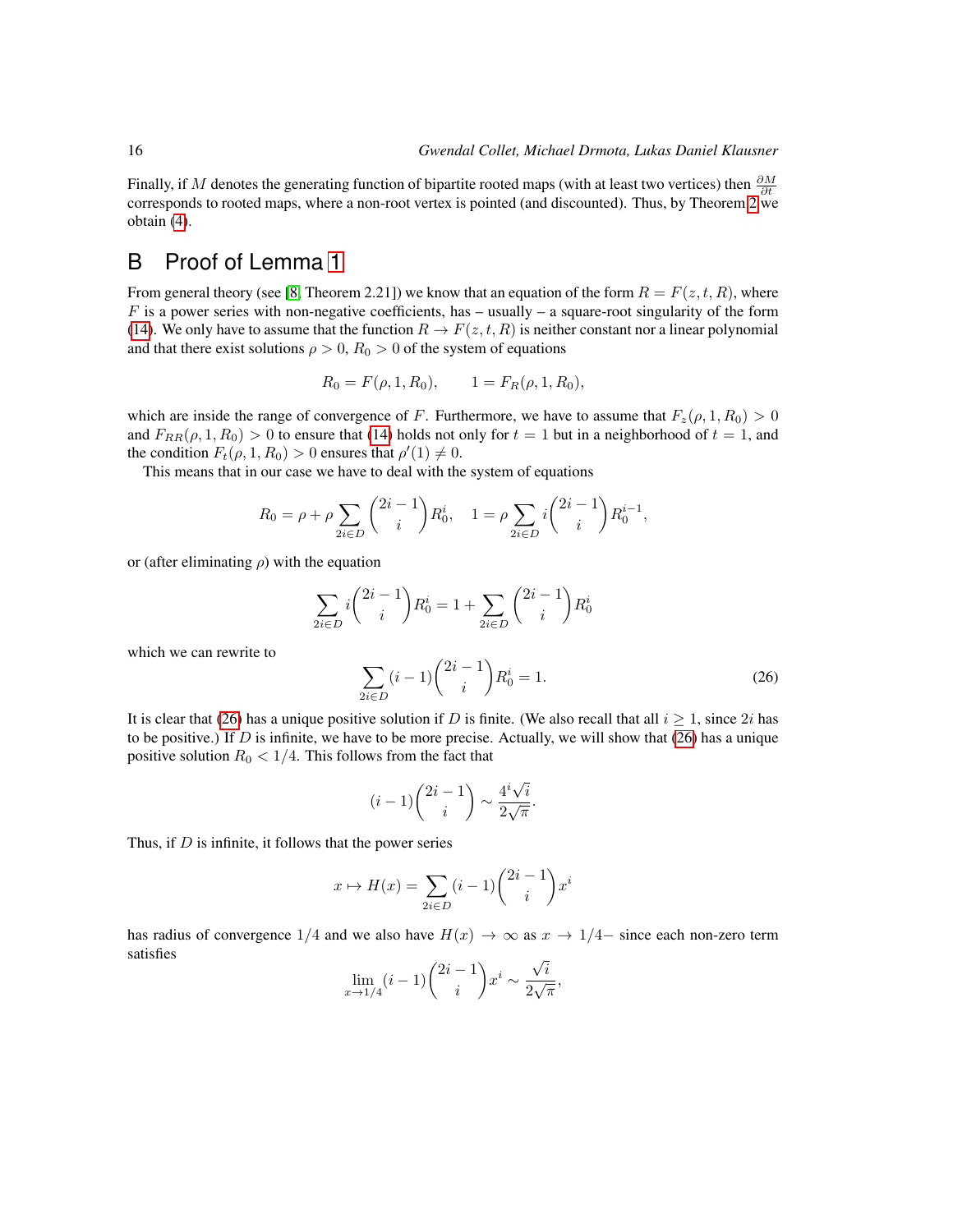which is unbounded for  $i \to \infty$ . Finally, we set  $\rho = \left(\sum_{2i \in D} i \binom{2i-1}{i} R_0^{i-1}\right)^{-1}$ .

It is clear that  $F_z(\rho, 1, R_0) > 0$ ,  $F_{RR}(\rho, 1, R_0) > 0$ , and  $F_t(\rho, 1, R_0) > 0$ . Hence we obtain the representation [\(14\)](#page-5-4) in a neighborhood of  $z = \rho = \rho(1)$  and  $t = 1$ .

Next, let us discuss the analytic continuation property. If  $d = \gcd\{i : 2i \in D\} = 1$  then it follows from the equation [\(11\)](#page-5-0) that the coefficients  $[z^n]R_D(z, 1)$  are positive for  $n \ge n_0$  (for some  $n_0$ ). Consequently [\[8,](#page-14-3) Theorem 2.21] (see also [\[8,](#page-14-3) Theorem 2.16]) implies that there is an analytic continuation to the region  $|z| < |\rho(t)| + \eta$ ,  $\arg(z - \rho(t)) \neq 0$ . If  $d > 1$ , then we can first reduce equation [\(11\)](#page-5-0) to a an equation [\(13\)](#page-5-5) for the function  $\tilde{R}$  that is given by  $R_D(z,t) = z\tilde{R}(z^d, t)$ . We now apply the above method to this equation and obtain corresponding properties for  $\tilde{R}$ . Of course, these properties directly translate to  $R_D$ , and we are done.

### C Proof of Lemma [3](#page-6-0)

It is convenient to reduce the number of equations. If we substitute the second equation of [\(16\)](#page-6-1) for  $L_{\circ, D}$ into the third one and multiply with the denominator, we obtain the equivalent system

$$
L_{\nabla,D} = z \sum_{i \in D} y_i \sum_m B_{2m-i-1,m} L_{\nabla,D}^{2m-i-1} R_D^m,
$$
  

$$
R_D = zt + z \sum_{i \in D} y_i \sum_m B_{2m-i-2,m}^{(+1)} L_{\nabla,D}^{2m-i-2} R_D^{m+1}.
$$

This is a strongly connected system of two equations of the form  $L_{\nabla,D} = F(z, t, L_{\nabla,D}, R_D)$ ,  $R_D =$  $G(z, t, L_{\nabla,D}, R_D)$ , where F and G are power series with non-negative coefficients. It is known that such a system of equations has in principle the same analytic properties (including the singular behavior of its solutions) as a single equation, see [\[8,](#page-14-3) Theorem 2.33]; however, we have to be sure that the regions of convergence of  $F$  and  $G$  are large enough.

In particular, if  $D$  is finite, then we have a positive algebraic system and we are done, see [\[1\]](#page-13-5).

In the infinite case we have to argue in a different way. First of all, it is clear from the explicit solutions of  $E = E(t, u) = ((1 - t - \sqrt{(1 - t)^2 - 4u})/(2u)$  and  $B = B(t, u) = 1/\sqrt{(1 - t)^2 - 4u}$  that F and G (and all their derivatives with respect to  $L_{\nabla,D}$  and  $R_D$ ) are certainly convergent if  $2|L_{\nabla,D}| - |L_{\nabla,D}|^2 +$  $2|R_D|$  < 1. On the other hand, it follows similarly to the bipartite case that the derivatives of F and G are divergent if  $L_{\nabla,D} > 0$ ,  $R_D > 0$ , and  $2L_{\nabla,D} - L_{\nabla,D}^2 + 2R_D = 1$ . To see this we consider the function

$$
B(t/s,us^2) = \frac{1}{1 - 2t/s - t^2/s^2 - 4uw^2} = \sum_{\ell,m} B_{\ell,m} s^{2m - \ell} t^{\ell} u^m = \sum_i s^i \sum_m B_{2m - i,m} t^{2m - i} u^m.
$$

By singularity analysis it follows (for  $t, u > 0$ ) that

$$
\sum_{m} B_{2m-i,m} t^{2m-i} u^m \sim c i^{-1/2} h(t, u)^{-i},
$$

where  $c > 0$  and  $h = h(t, u) > 0$  satisfy the equation  $1 - 2t/h - t^2/h^2 - 4uh^2 = 0$ . Similarly, we can consider derivatives of  $F$  which correspond, for example, to sums of the form

$$
\sum_{m} B_{2m-i,m} m t^{2m-i} u^m \sim c' i^{1/2} h(t, u)^{-i}.
$$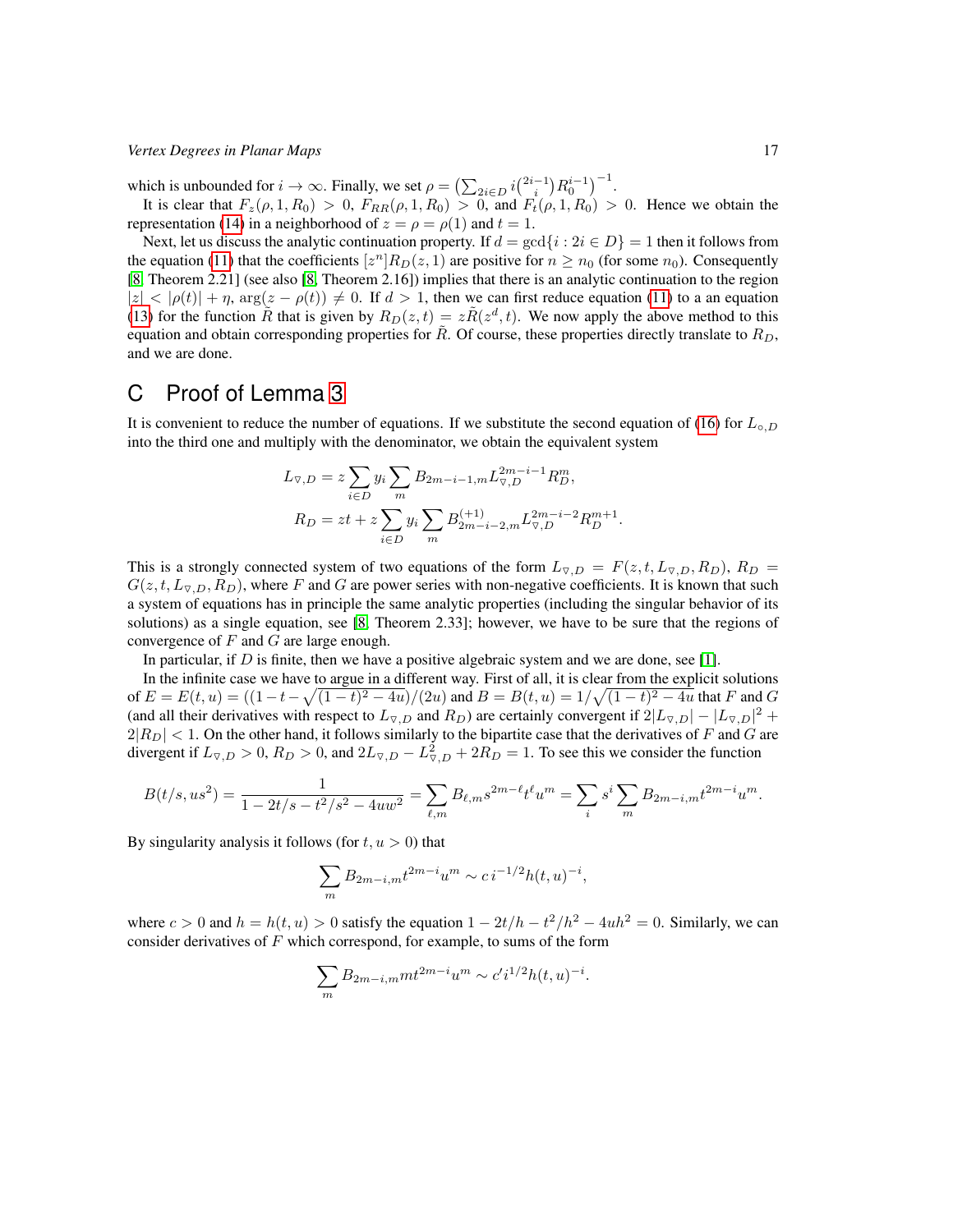In particular, if  $h(t, u) = 1$  (which is the case if  $2t - t^2 - 4u = 1$ ), then this term diverges for  $i \to \infty$ . Thus, the derivatives of F and G diverge if  $L_{\nabla,D} > 0$ ,  $R_D > 0$ , and  $2L_{\nabla,D} - L_{\nabla,D}^2 + 2R_D = 1$ .

In order to determine the singularity of the system  $L_{\nabla,D} = F(z, t, L_{\nabla,D}, R_D)$ ,  $R_D = G(z, t, L_{\nabla,D}, R_D)$ we have to find positive solutions of  $L_0$ ,  $R_0$ ,  $\rho$  of the system

$$
L_0 = F(\rho, 1, L_0, R_0),
$$
  
\n
$$
R_0 = G(\rho, 1, L_0, R_0),
$$
  
\n
$$
1 = \frac{G_{L_{\nabla,D}} F_{R_D}}{1 - F_{L_{\nabla,D}}} + G_{R_D}.
$$

We do this in the following way. Starting with  $\rho = 0$ , we increase  $\rho$  and solve the first two equations to get  $L_0 = L_0(\rho)$ ,  $R_0 = R_0(\rho)$  till the third equation is satisfied. (Note that for  $\rho = 0$ , the right-hand side 0 and, thus, smaller than 1.) As long as the right-hand side of the third equation is smaller than 1, it follows from the implicit function theorem that there is a local analytic continuation of the solutions  $L_0 = L_0(\rho)$ ,  $R_0 = R_0(\rho)$ . Furthermore, since  $L_0 > 0$  and  $R_0 > 0$ , we have to be in the region of convergence of the derivatives of F and G, that is,  $2L_0 - L_0^2 + 2R_0 < 1$ . From this it also follows that the solutions  $L_0 = L_0(\rho)$ ,  $R_0 = R_0(\rho)$  naturally extend to a point where the right-hand side of the third equation equals 1, so that the above system has a solution  $(\rho, L_0, R_0)$ . Of course, at this point the derivatives of F and G have to be finite, which implies that  $(\rho, L_0, R_0)$  lies inside the region of convergence of F and G.

This finally shows that all assumptions of [\[8,](#page-14-3) Theorem 2.33] are satisfied. Thus, singular represen-tation of type [\(17\)](#page-6-2) and the analytic continuation propery follow for the functions  $L_{\nabla,D} = L_{\nabla,D}(z, t)$ ,  $L_{\circ, D} = L_{\circ, D}(z, t)$ ,  $R_D = R_D(z, t)$ . Hence, the same kind of properties follows for  $T_D = T_D(z, t)$  and consequently also for  $R_D/z - t + T_D$ .

# D Central Limit Theorem for General Maps

We now assume that  $D$  contains at least one odd number. By Proposition [2](#page-4-4) (and by the applying the same elimination procedure as in the proof of Lemma [3\)](#page-6-0) we have to consider the system of equations

$$
L_{\nabla,D} = z \sum_{i \in D} y_i \sum_m B_{2m-i-1,m} L_{\nabla,D}^{2m-i-1} R_D^m,
$$
  

$$
R_D = zt + z \sum_{i \in D} y_i \sum_m B_{2m-i-2,m}^{(+1)} L_{\nabla,D}^{2m-i-2} R_D^{m+1},
$$

for the generating functions  $L_{\nabla,D} = L_{\nabla,D}(z,t,(y_i)_{i\in D})$  and  $R_D = R_D(z,t,(y_i)_{i\in D})$ , the generating function

$$
T_D = T_D(z, t, (y_i)_{i \in D}) = 1 + \sum_{i \in D} y_i \sum_m \overline{B}_{2m-i,m} L_{\nabla, D}^{2m-i} R_D^m
$$

and finally the generating function  $M_D = M_D(z, t, (y_i)_{i \in D})$  that satisfies the relation

$$
\frac{\partial M_D}{\partial t} = R_D/z - t + T_D.
$$

Again, if  $D$  is finite, we can proceed as in the bipartite case by applying [\[8,](#page-14-3) Theorem 2.33, Lemma 2.27, and Theorem 2.25] which implies the proposed central limit theorem.